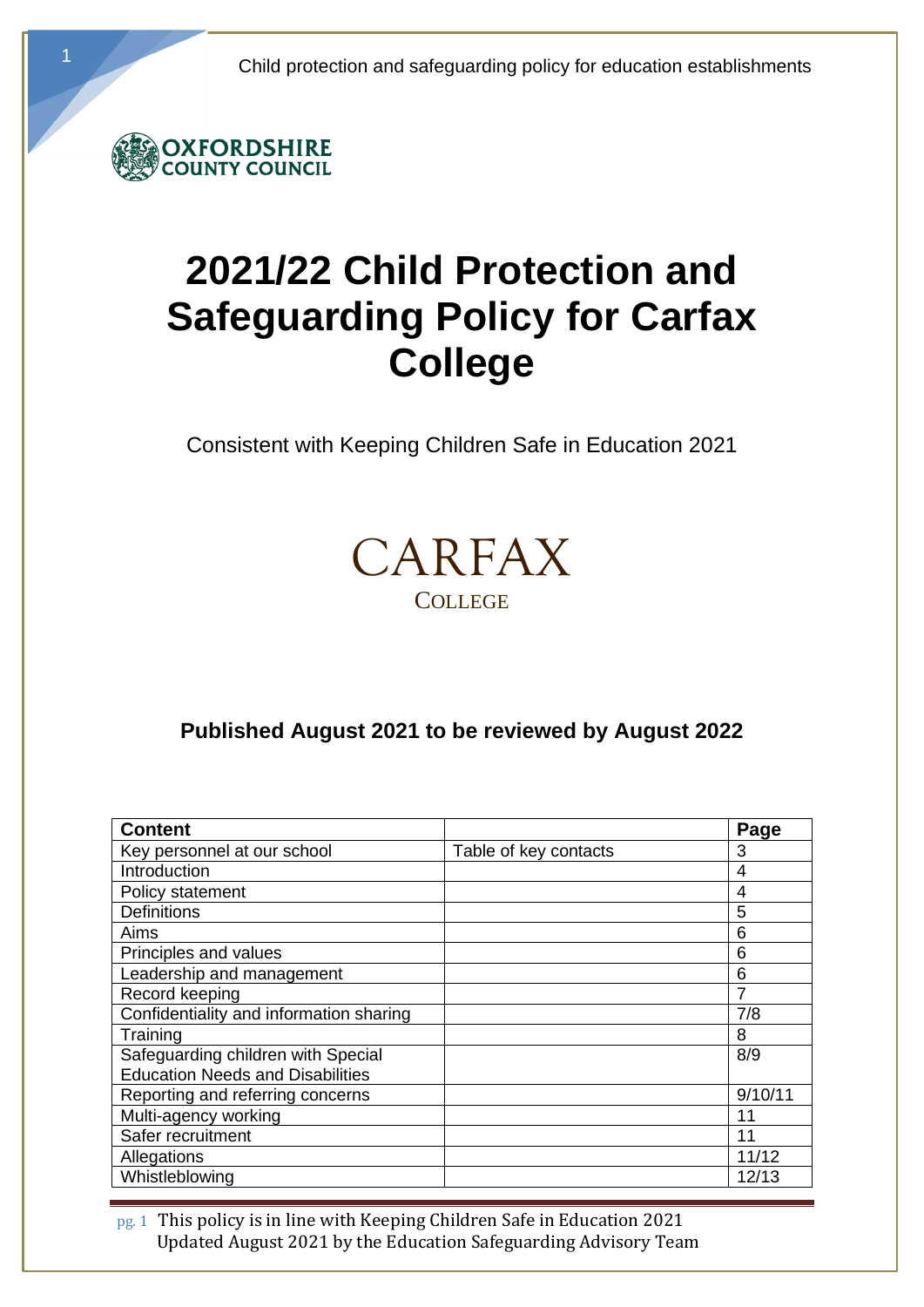| Preventing radicalisation               |                                    | 13/14    |
|-----------------------------------------|------------------------------------|----------|
| Related safeguarding policies           |                                    | 14       |
| Policy review                           |                                    | 15       |
| Annex 1: Roles and responsibilities     | Staff responsibilities             | 16       |
|                                         | Senior management                  | 16/17    |
|                                         | responsibilities                   |          |
|                                         | Governing body responsibilities    | 17/18    |
|                                         | <b>DSL</b> responsibilities        | 18       |
| Annex 2: Dealing with disclosures       | Dealing with Disclosures           | 19       |
|                                         | Guiding principles; seven R's      | 19/20    |
| Annex 3: Abuse and Neglect; definitions | Abuse and neglect                  | 21       |
| and indicators                          | Physical abuse                     | 21/22    |
|                                         | <b>Emotional abuse</b>             | 22/23    |
|                                         | Sexual abuse                       | 23/24/25 |
|                                         | <b>Neglect</b>                     | 25/26    |
| Annex 4: Peer on Peer Abuse             | Peer on Peer                       | 26       |
|                                         | Sexual violence and sexual         | 27/28    |
|                                         | harassment between pupils          |          |
|                                         |                                    |          |
| Annex 5: Online Safety                  |                                    | 28/29    |
| Annex 6: Safeguarding Issues            | <b>Mental Health</b>               | 29       |
|                                         | Serious violence                   | 30       |
|                                         | Upskirting                         | 30       |
|                                         | Honour based abuse, including      |          |
|                                         | forced marriage and FGM            | 30/31    |
|                                         | Contextual safeguarding            | 31       |
|                                         | <b>Children Missing Education</b>  | 31       |
|                                         | <b>Child Sexual Exploitation</b>   | 31/32    |
|                                         | <b>Child Criminal Exploitation</b> | 31/32    |
|                                         | <b>County Lines</b>                | 32/33    |
|                                         | <b>Domestic Abuse</b>              | 33       |
|                                         | Cyber crime                        | 33/34    |
|                                         | Homelessness                       | 34       |
| Annex 7: staff induction, awareness and |                                    | 34       |
| training                                |                                    |          |
| Annex 8: Contacts and links             |                                    | 35       |

| <b>Key Personnel</b> | Name (s)             | Contact details                              |
|----------------------|----------------------|----------------------------------------------|
|                      | Vicky Jefferson      | v.jefferson@carfax-oxford.com                |
| Designated           |                      | 01865 200 676                                |
| Safeguarding         |                      |                                              |
| Lead (DSL)           |                      |                                              |
|                      | Katarina Cicmanova   | k.cicmanova@carfax-oxford.com                |
| Deputy DSL(s)        | <b>Teresa Twomey</b> | t.twomey@carfax-oxford.com                   |
|                      |                      |                                              |
|                      |                      | 01865 200 676                                |
|                      | Vicky Jefferson      | <u>v.jefferson@carfax-oxford.com</u>         |
| School's named       |                      | 01865 200 676                                |
| 'Prevent' lead       |                      |                                              |
|                      | <b>Tudor Oros</b>    | t.oros@carfax-education.com                  |
| Representative       |                      | UAE Mobile: +971 55 694 1263, UK Mobile: +44 |
| of the proprietor    |                      | 755 748 8611                                 |
|                      |                      |                                              |

pg. 2 This policy is in line with Keeping Children Safe in Education 2021 Updated August 2021 by the Education Safeguarding Advisory Team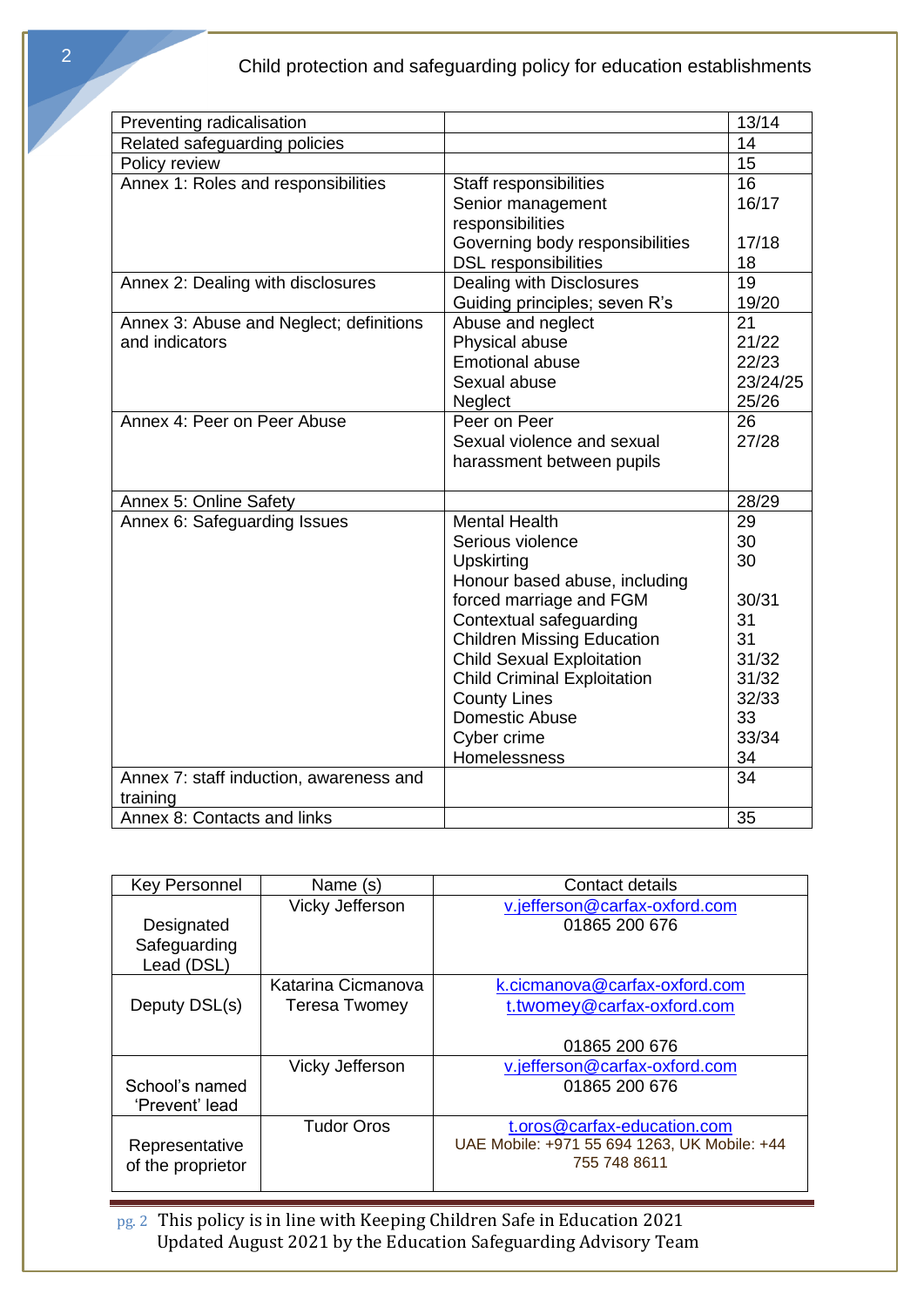| dealing with<br>Safeguarding                                                                                       |                                                                                    |                                                              |
|--------------------------------------------------------------------------------------------------------------------|------------------------------------------------------------------------------------|--------------------------------------------------------------|
| Representative<br>of the proprietor                                                                                | <b>Tudor Oros</b>                                                                  |                                                              |
| Education<br>Safeguarding<br>Advisory Team /<br><b>Local Authority</b><br>Designated<br><b>Officers</b><br>(LADOs) | Donna Crozier<br>Sandra Barratt<br>Lorna Berry<br><b>Becky Langstone</b><br>(ESAT) | 01865 810603<br>Lado.safeguardingchildren@oxfordshire.gov.uk |
| Locality<br>Community<br><b>Support Service</b><br>(LCSS) worker                                                   | <b>Dolce</b>                                                                       | 07919298267                                                  |
| Multi Agency<br>Safeguarding<br>hub (MASH)                                                                         | Katrina Johnson                                                                    | 0345 050 7666                                                |
| Out of hours<br><b>Emergency Duty</b><br>Team (EDT)                                                                |                                                                                    | 08450 507666                                                 |
| Police                                                                                                             |                                                                                    | 101 or in<br>emergencies 999                                 |

pg. 3 This policy is in line with Keeping Children Safe in Education 2021 Updated August 2021 by the Education Safeguarding Advisory Team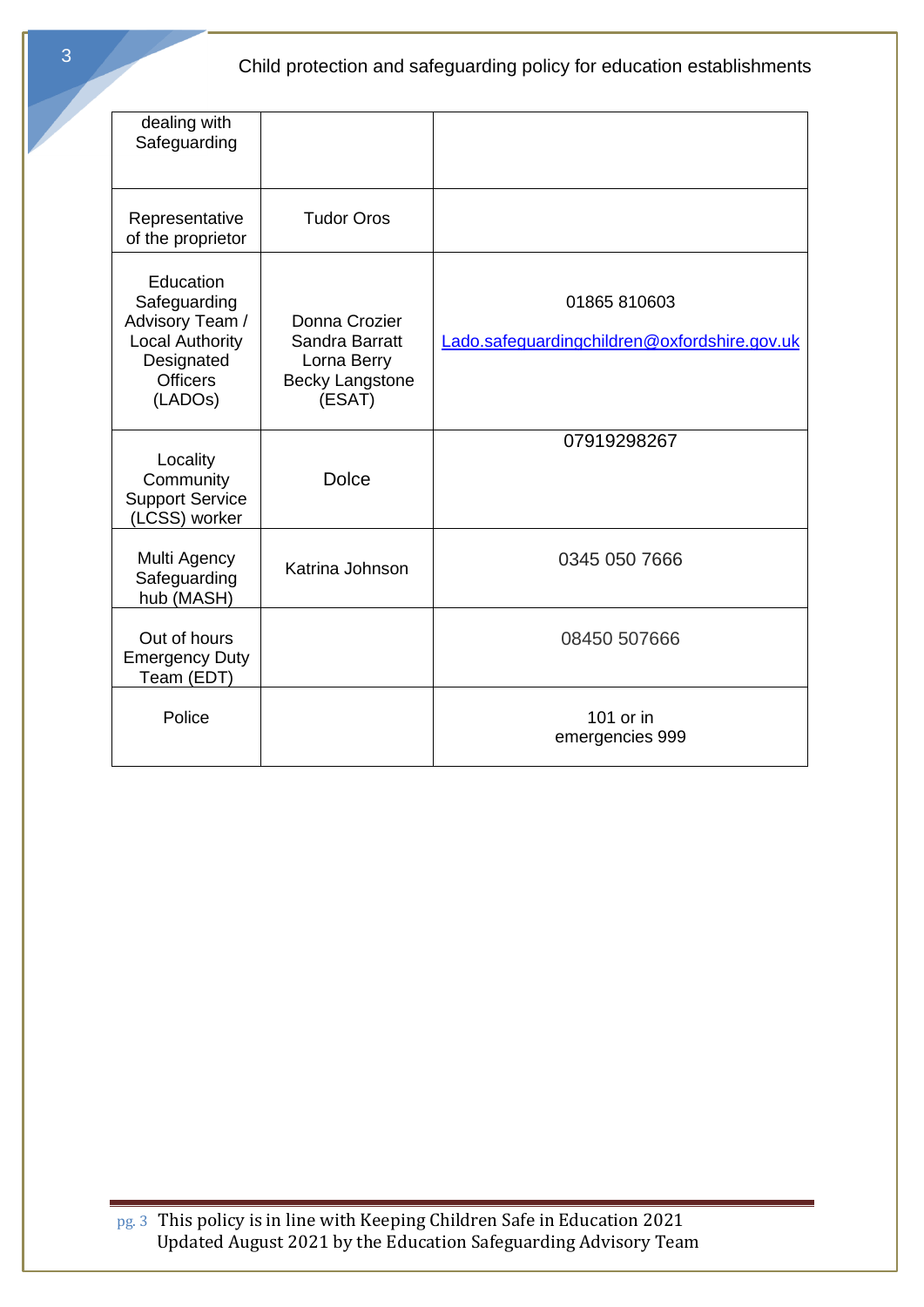Carfax College recognises its responsibility for safeguarding and child protection.

#### **1. Introduction**

This policy has been developed in accordance with the principles established by the Children Act 1989; and in line with the following:

- "Keeping Children Safe in Education" 2021"
- "Working Together to Safeguard Children 2018"
- Oxfordshire Safeguarding Children Board guidelines

At Carfax College our proprietor takes seriously its responsibility under Section 11 of the Children Act and duties under "Working Together to Safeguard Children 2018" to safeguard and promote the welfare of children; to work together with other agencies to ensure adequate arrangements exist within our setting to identify and support those children who are suffering harm or are likely to suffer harm.

We recognise that all our staff and governors have a full and active part to play in protecting our pupils from harm, and that the child's welfare is our paramount concern.

Our school should provide a safe, caring, positive and stimulating environment that promotes the social, physical and moral development of the individual child free from discrimination or bullying where children can learn and develop happily.

This policy applies to all our staff, governors and volunteers working in our school.

This policy has been written in line with Keeping Children Safe in Education 2021

This policy should be used in conjunction with KCSIE 2021.

All staff will sign to confirm they have read and understood this policy.

#### **2. Policy Statement**

We recognise our moral and statutory responsibility to safeguard and promote the welfare of all children.

We make every effort to provide a safe and welcoming environment underpinned by a culture of openness where both children and adults feel secure, able to talk and believe that they are being listened to. We maintain an attitude of 'it could happen here' where safeguarding is

concerned. The purpose of this policy is to provide staff, volunteers and governors with the framework they need to keep children safe and secure in our school and to inform parents and guardians how we will safeguard their children whilst

they are in our care.

**3. Definitions** *Safeguarding and promoting the welfare of children* is defined for the purposes of this guidance as:

pg. 4 This policy is in line with Keeping Children Safe in Education 2021 Updated August 2021 by the Education Safeguarding Advisory Team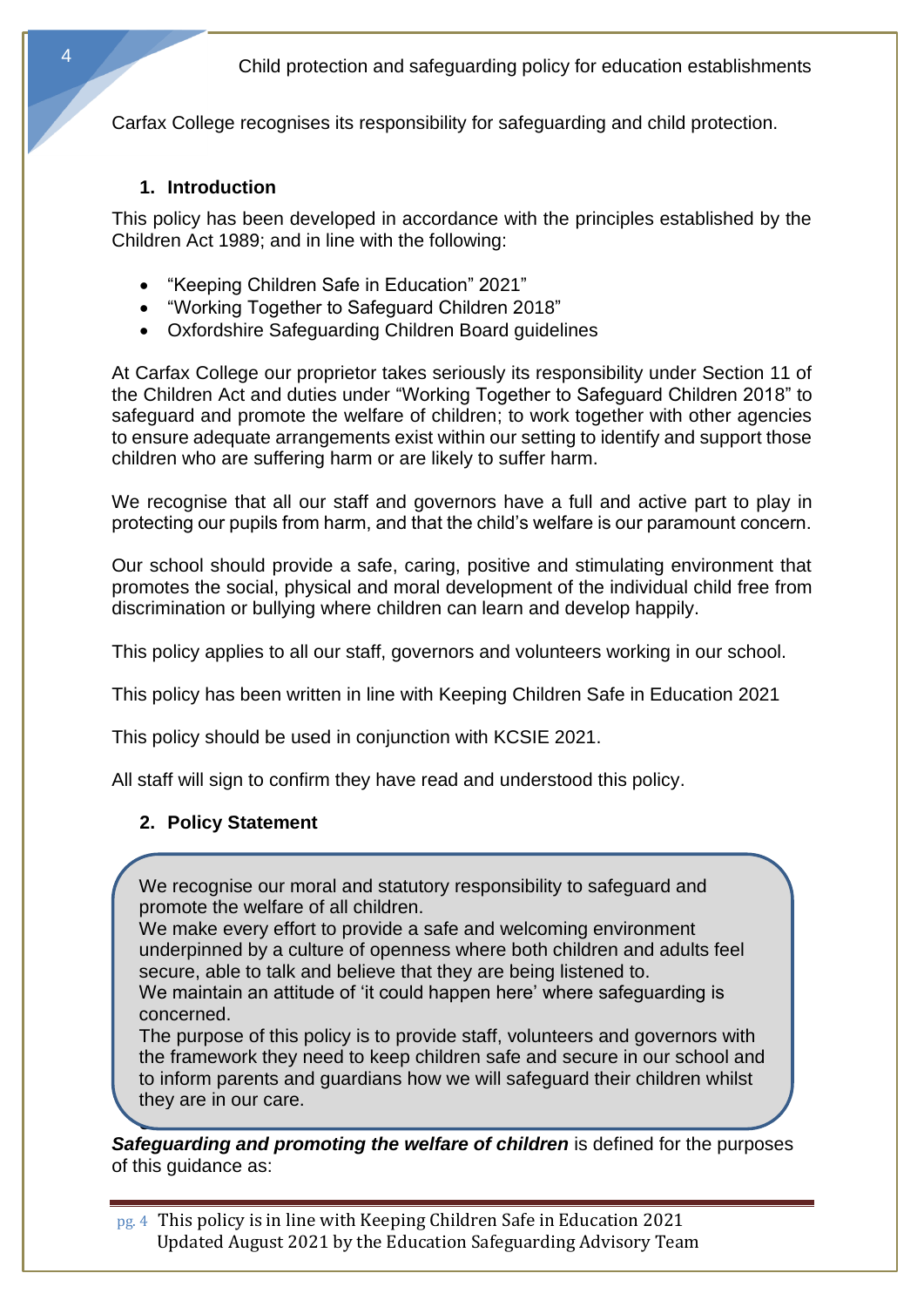- protecting children from maltreatment.
- preventing impairment of children's **mental and physical health** or development
- ensuring that children grow up in circumstances consistent with the provision of safe and effective care; and
- taking action to enable all children to have the best outcomes.

**Child protection** is an aspect of safeguarding but is focused on how we respond to children who have been significantly harmed or are at risk of significant harm.

The term *staff* applies to all those working for or on behalf of the school, full time or part time, in either a paid or voluntary capacity. This also includes parents and governors.

**Child** refers to all young people who have not yet reached their 18<sup>th</sup> birthday. On the whole, this will apply to all pupils of our school; however, the policy will extend to visiting children and students from other establishments.

**Parent** refers to birth parents and other adults in a parenting role for example, adoptive parents, step parents, guardians and foster carers.

*Abuse* could mean neglect, physical, emotional or sexual abuse or any combination of these. Parents, carers and other people can harm children either by direct acts and / or failure to provide proper care. Explanations of these are given within the procedure document.

**DSL** refers to Designated Safeguarding Lead.

**DDSL** refers to Deputy Designated Safeguarding Lead.

**OSCB** refers to Oxfordshire Children Safeguarding Board.

**LCSS** refers to Locality Community Support Service.

**MASH** refers to Multi Agency Safeguarding Hub.

**DO** refers to the Designated Officer, also referred to as Local Authority Designated Officer (LADO)

#### **4. The aims of these procedures are:**

- To provide staff with the framework to promote and safeguard the wellbeing of children and in so doing ensure they meet their statutory responsibilities.
- To ensure consistent good practice across the school and ensure that safeguarding follows a whole school/college approach.

pg. 5 This policy is in line with Keeping Children Safe in Education 2021 Updated August 2021 by the Education Safeguarding Advisory Team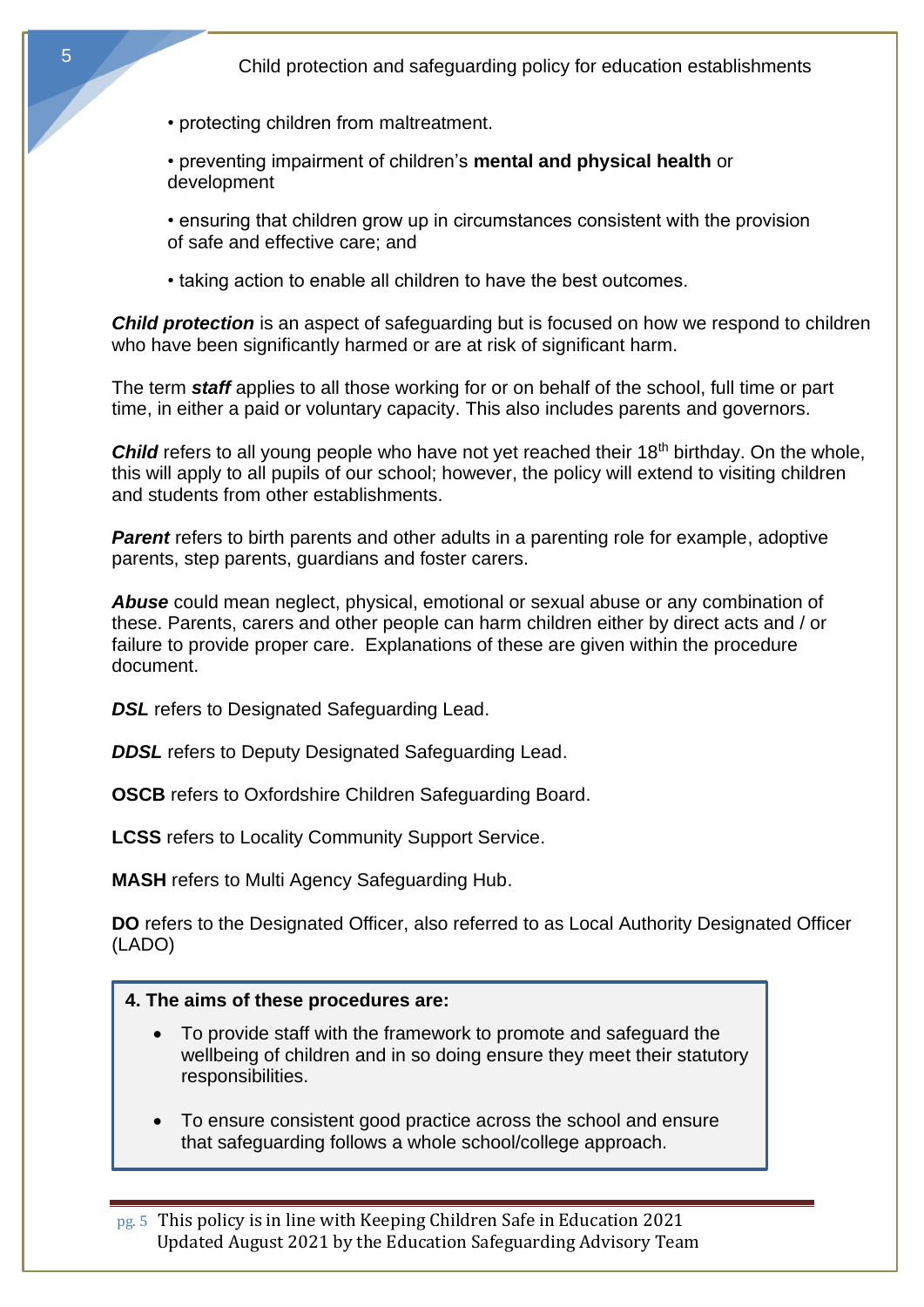#### **5. Principles and Values**

Children have a right to feel secure and cannot learn effectively unless they do so.

All children have a right to be protected from harm.

All staff have a key role in prevention of harm and an equal responsibility to act on any suspicion or disclosure that may indicate a child is at risk of harm, either in the school or in the community, taking into account *contextual safeguarding*, (Annex 6) in accordance with the guidance.

We acknowledge that working in partnership with other agencies protects children and reduces risk and so we will engage in partnership working throughout the child protection process to safeguard children.

Whilst the school will work openly with parents as far as possible, it reserves the right to contact Children's Social Care or the police, without notifying parents if this is believed to be in the child's best interests.

We will always act in the best interests of the child and ensure that our decisions around safeguarding take a child-centred and coordinated approach.

#### **6. Leadership and Management**

We recognise that staff anxiety around child protection can compromise good practice and so have established clear lines of accountability, training and advice to support the process and individual staff.

In this school, any individual can contact the Designated Safeguarding Lead (DSL) or the Deputy (DDSL) if they have concerns about a young person.

Our Headteacher takes overall responsibility for safeguarding, ensuring the DSL and the DSL team are fulfilling their role.

There is a nominated representative of the proprietor, Tudor Oros, who will take leadership responsibility for safeguarding. Tudor Oros will receive reports of allegations against the headteacher and act on the behalf of the governing body. As an employer we follow safer recruitment guidance as set out in KCSIE 2021

## **7. Record Keeping**

• Staff will record any welfare concerns that they have about a pupil on myconcern, which will notify the DSL immediately. Records will be completed on the same day as the incident/event is reported to the staff member, using the child's words and facts, and will be signed and dated by the member of staff.

pg. 6 This policy is in line with Keeping Children Safe in Education 2021 Updated August 2021 by the Education Safeguarding Advisory Team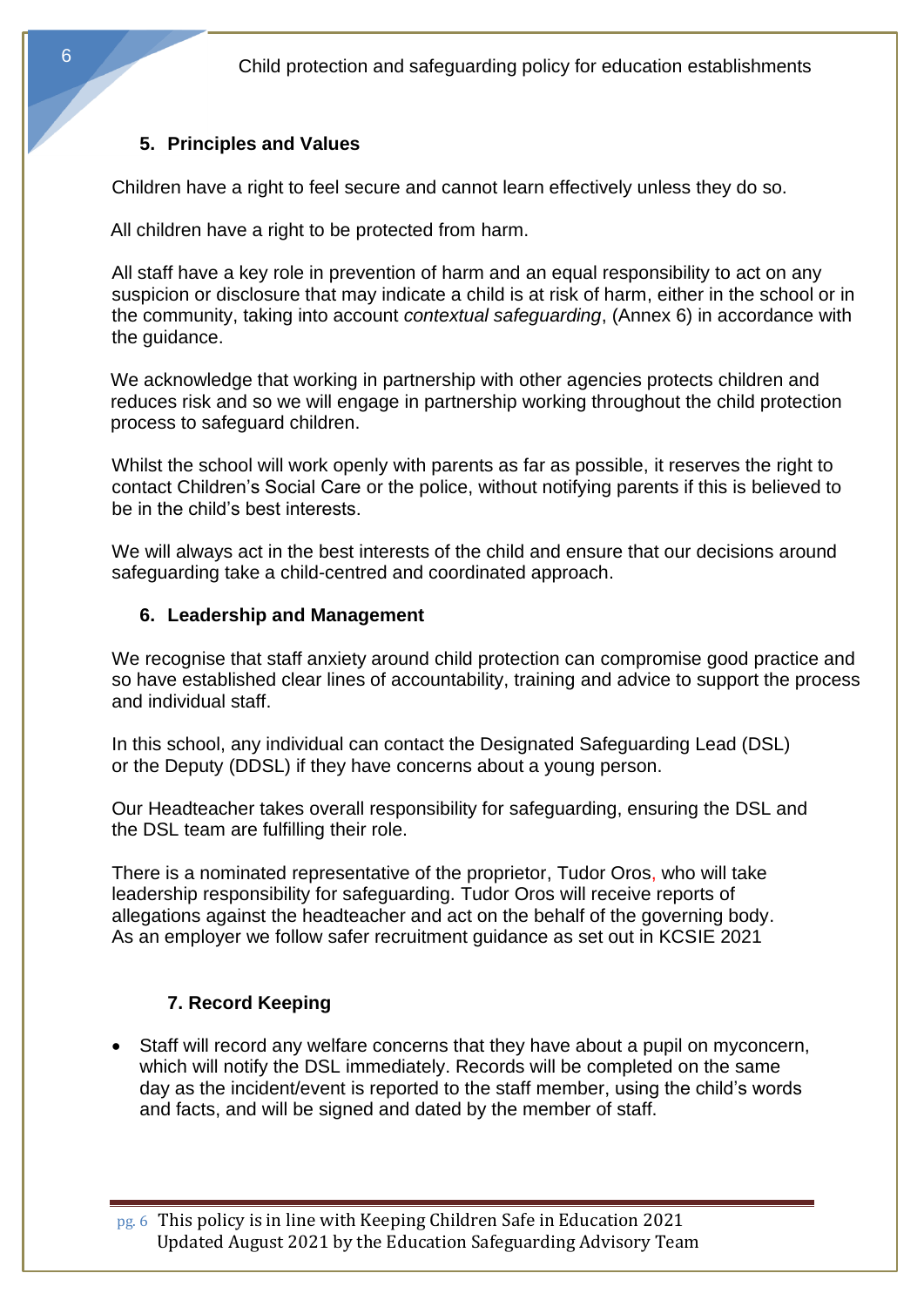- All safeguarding concerns, discussions and decisions (and justifications for those decisions) will be recorded in writing. If members of staff are in any doubt about recording requirements, they should discuss their concerns with the DSL.
- Incident/Welfare concern forms are kept online on myconcern*.*
- Safeguarding records are kept for individual children and are maintained separately from all other records relating to the child in the school. Safeguarding records are kept in accordance with General Data Protection Regulations (GDPR) and our own school GDPR policy and are retained centrally and securely by the DSL. Safeguarding records are shared with staff on a 'need to know' basis only.
- All safeguarding records will be transferred in accordance with GDPR to the child's subsequent school/setting, under confidential and separate cover. These will be given to the new DSL and a receipt of delivery will be obtained.
- Our record keeping procedures are in line with the KCSiE guidance.
- The Principal will be kept informed of any significant issues by the DSL.

## **8. Confidentiality and Information Sharing**

- *Carfax College* recognises that all matters relating to child protection are confidential. The Principal or DSL will only disclose information about a pupil to other members of staff on a 'need to know' basis.
- All members of staff must be aware that whilst they have duties to keep any information confidential, they also have a professional responsibility to share information with other agencies to safeguard children.
- All staff must be aware that they cannot promise a child they will keep secrets which might compromise the child's safety or wellbeing.
- There is a lawful basis for child protection concerns to be shared with agencies who have a statutory duty for child protection.
- Governing bodies and proprietors should ensure relevant staff have due regard to the relevant data protection principles, which allow them to share (and withhold) personal information, as provided for in the Data Protection Act 2018 and the GDPR.
- DfE Guidance on Information Sharing (July 2018) provides further detail. [https://www.gov.uk/government/publications/safeguarding-practitioners](https://www.gov.uk/government/publications/safeguarding-practitioners-information-sharing-advice)[information-sharing-advice](https://www.gov.uk/government/publications/safeguarding-practitioners-information-sharing-advice)
- OSCB provides advice on the Seven Golden Rules of Information Sharing [https://www.oscb.org.uk/wp-content/uploads/2019/07/The-Seven-Golden-Rules](https://www.oscb.org.uk/wp-content/uploads/2019/07/The-Seven-Golden-Rules-for-Info-Sharing.pdf)[for-Info-Sharing.pdf](https://www.oscb.org.uk/wp-content/uploads/2019/07/The-Seven-Golden-Rules-for-Info-Sharing.pdf)

pg. 7 This policy is in line with Keeping Children Safe in Education 2021 Updated August 2021 by the Education Safeguarding Advisory Team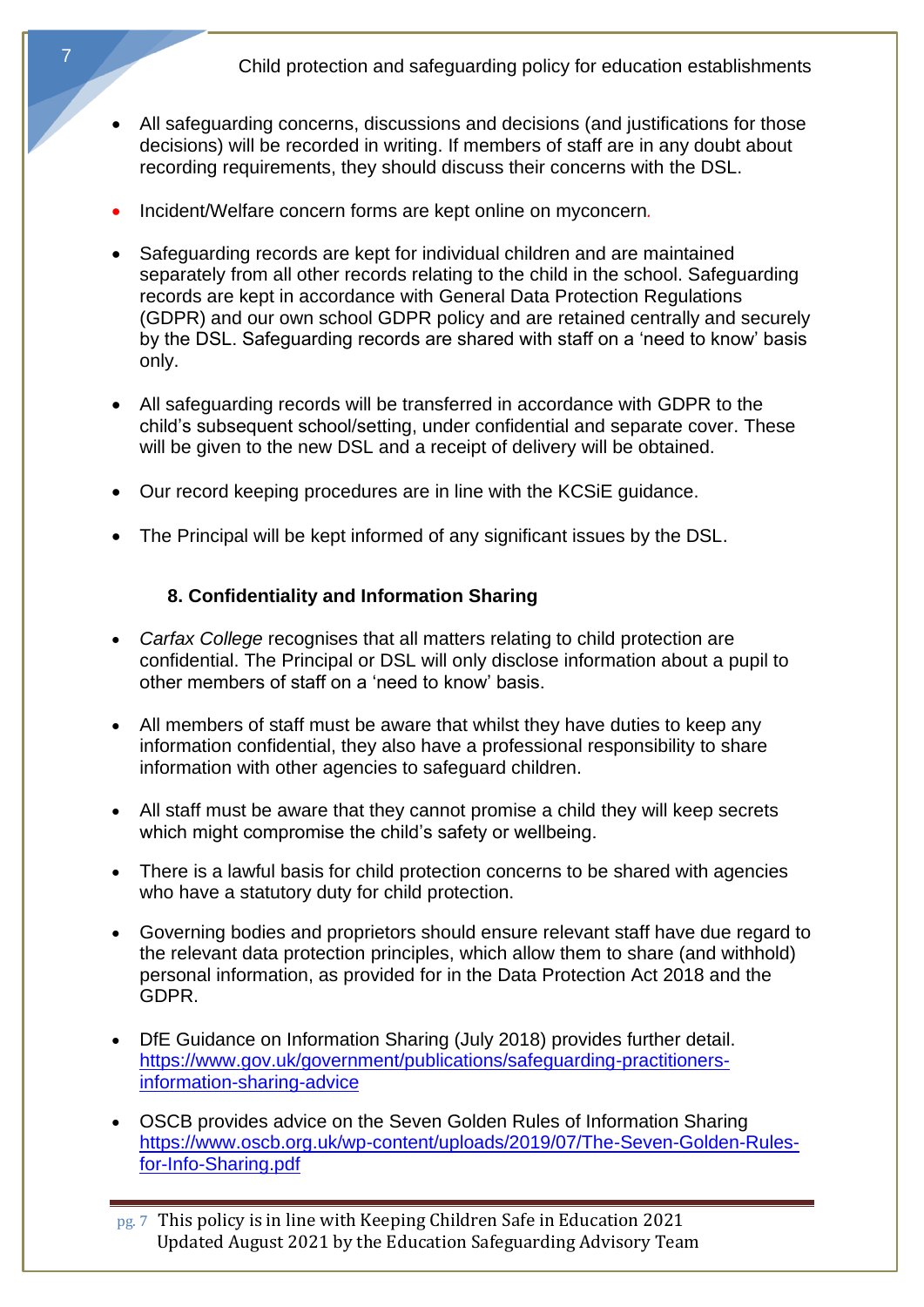• Guidance to support schools with Data protection activity, including compliance with GDPR [Data Protection Tool Kit](https://www.gov.uk/government/publications/data-protection-toolkit-for-schools) 

#### **9. Training**

All staff in our school are expected to be aware of the signs and symptoms of abuse and must be able to respond appropriately.

Our DSL undergoes training to provide them with the knowledge and skills required to carry out their role. Our DSL and any members of our DSL team undergo their DSL training every 2 years through the OSCB to enable them to fulfil their role.

Training is provided for all staff to a generalist level every 3 years, regular updates around safeguarding are shared with staff regularly.

Separate training is provided to all new staff on appointment as part of their induction process which would also include Online Safety.

Any update in national or local guidance will be shared with all staff in briefings and then captured in the next whole school training. This policy will be updated during the year to reflect any changes brought about by new guidance.

#### **10. Safeguarding Children with Special Educational Needs and Disabilities**

Carfax College acknowledges that children with special educational needs (SEN) and disabilities can face additional safeguarding challenges as they may have an impaired capacity to resist or avoid abuse.

Carfax College will ensure that children with SEN and disabilities, specifically those with communication difficulties, will be supported to ensure that their voice is heard and acted upon.

Members of staff are encouraged to be aware that children with SEN and disabilities can be disproportionally impacted by safeguarding concerns such as bullying. All members of staff will be encouraged to appropriately explore possible indicators of abuse such as behaviour/mood change or injuries and not to assume that they are related to the child's disability and be aware that children with SEN and disabilities may not always outwardly display indicators of a buse.

#### **11.Reporting and referring concerns**

KCSIE 2021 states: "No single practitioner can have a full picture of a child's needs and circumstances. If children and families are to receive the right help at the right time, **everyone** who comes into contact with them has a role to play in identifying concerns, sharing information and taking prompt action.

pg. 8 This policy is in line with Keeping Children Safe in Education 2021 Updated August 2021 by the Education Safeguarding Advisory Team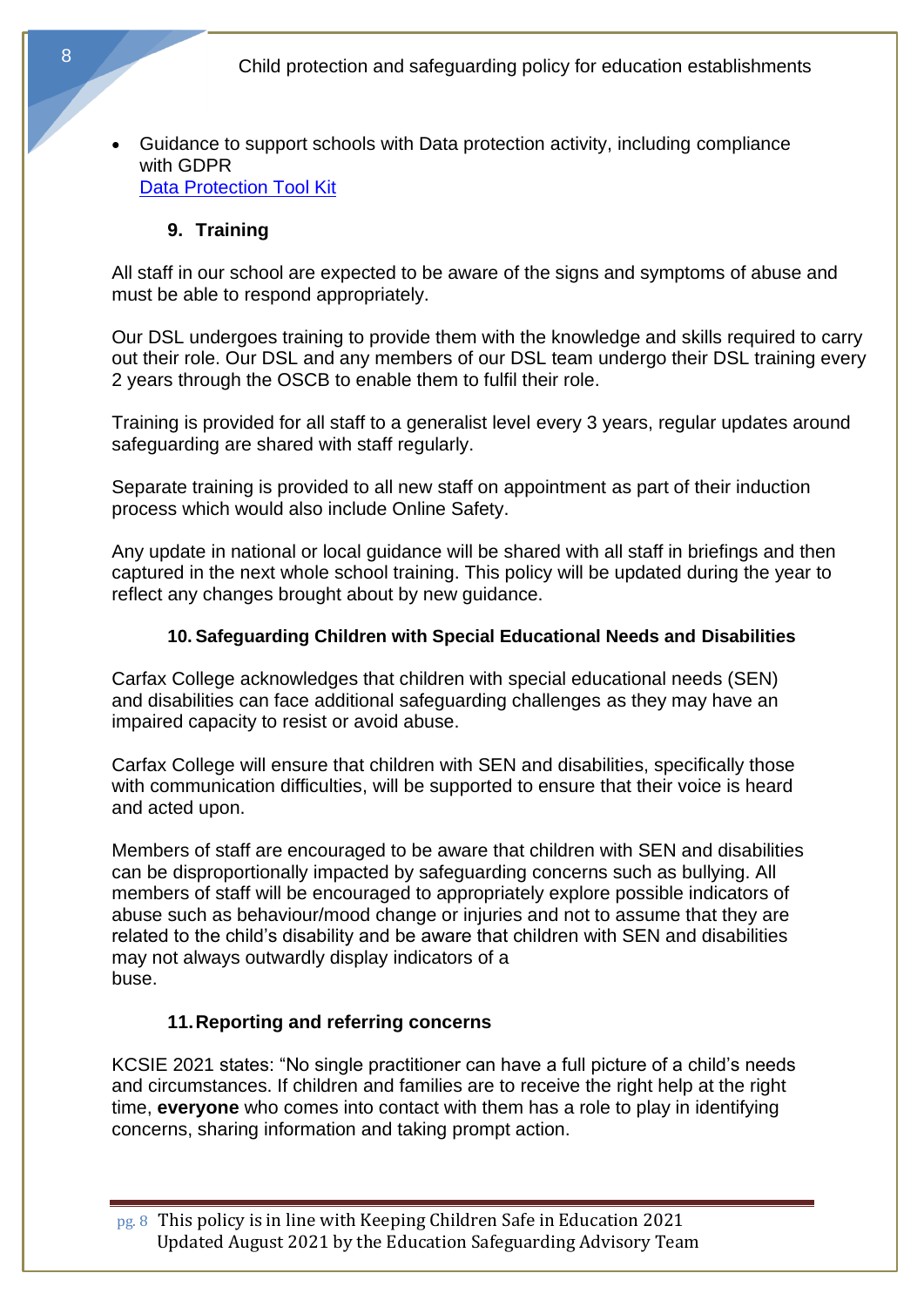In our school we recognise the importance of sharing information and reporting concerns to help ensure children are protected.

The following procedures apply to all staff working in the school and will be covered by training to enable staff to understand their role and responsibility.

The aim of our procedures is to provide a robust framework which enables staff to take appropriate action when they are concerned that a child is being harmed or is at risk of harm.

The prime concern at all stages must be the interests and safety of the child. Where there is a conflict of interest between the child and an adult, the interests of the child must be paramount.

All staff are aware that very young children with those with disabilities, special needs or with language delay may be more likely to communicate concerns with behaviours rather than words. Additionally, staff will question the cause of knocks and bumps in children who have limited mobility which will include children visiting the site as well as those who are pupils.

#### **If a member of staff suspects abuse, spots signs or indicators of abuse, mental health concerns or they have a disclosure of abuse made to them they must:**

- 1. Make an initial record of the information on the same day via myconcern
- 2. Report it to the DSL/DDSL immediately.
- 3. The DSL will consider if there is a requirement for immediate medical intervention, however urgent medical attention should not be delayed if the DSL is not immediately available.
- 4. Make an accurate factual record as soon as possible and within 24 hours of the occurrence, of all that has happened, including details of:
	- Dates and times of their observations
	- Dates and times of any discussions in which they were involved
	- Any injuries
	- Explanations given by the child / adult
	- What action was taken
	- Any actual words or phrases used by the child
	- Any questions the staff member asked (remembering not to ask any leading questions)

The records must be signed and dated by the author.

5. In the absence of the DSL or their Deputy, be prepared to refer directly to Children's Social Care (and the police if appropriate), if there is the potential for immediate significant harm or to carry out a no names consultation with LCSS, if appropriate.

pg. 9 This policy is in line with Keeping Children Safe in Education 2021 Updated August 2021 by the Education Safeguarding Advisory Team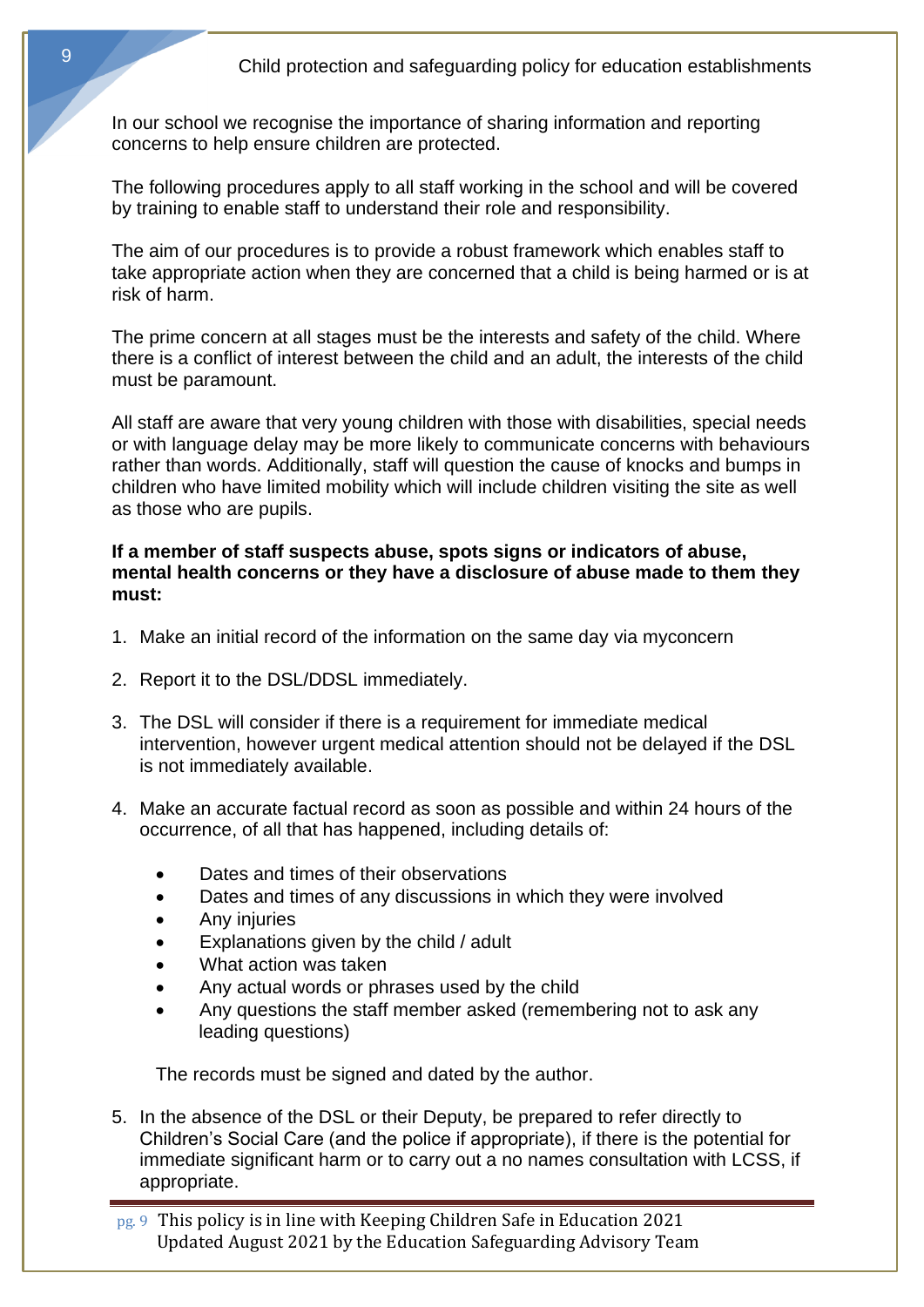## **Following a report of concerns, the DSL must:**

- 1. Decide whether there are sufficient grounds for suspecting significant harm, in which case a referral must be made to Children's Social Care and the police if it is appropriate. The rationale for this decision should be recorded by the DSL.
- 2. Normally the school should try to discuss any concerns about a child's welfare with the family and where possible, seek their agreement before making a referral to Children's Social Care. However, in accordance with DfE guidance, this should only be done when it will not place the child at increased risk or could impact a police investigation. Where there are doubts or reservations about involving the child's family, the DSL should clarify with Children's Social Care or the police whether the parents should be told about the referral and, if so, when and by whom. This is important in cases where the police may need to conduct a criminal investigation. The child's views should also be taken into account.
- 3. If there are grounds to suspect a child is suffering, or is likely to suffer, significant harm the DSL (or Deputy) must contact Children's Social Care via MASH, sharing:
	- i. the known facts
	- ii. any suspicions or allegations
	- iii. whether or not there has been any contact with the child's family.

The MASH can be contacted by phone on **0345 050 7666.**

- 4. If a child is in immediate danger and urgent protective action is required, the police must be called. The DSL/DDSL must then notify Children's Social Care of the occurrence and what action has been taken.
- 5. When a pupil needs *urgent* medical attention and there is suspicion of parental abuse causing the medical need, the DSL or their Deputy should seek immediate advice from the MASH about informing the parents, remembering that parents should normally be informed if a child requires urgent hospital attention. However, as in all cases, if it is felt this could put the child more at risk then all action should be taken in the best interests of the child.
- 6. If there is not considered to be a risk of significant harm, the DSL/DDSL will either actively monitor the situation, consider the Early Help process or contact the LCSS for a no names consultation.

#### **All contact details are in ANNEX 8.**

#### **12.Multi-agency Working**

Carfax College recognises and is committed to its responsibility to work with other professionals and agencies in line with statutory guidance.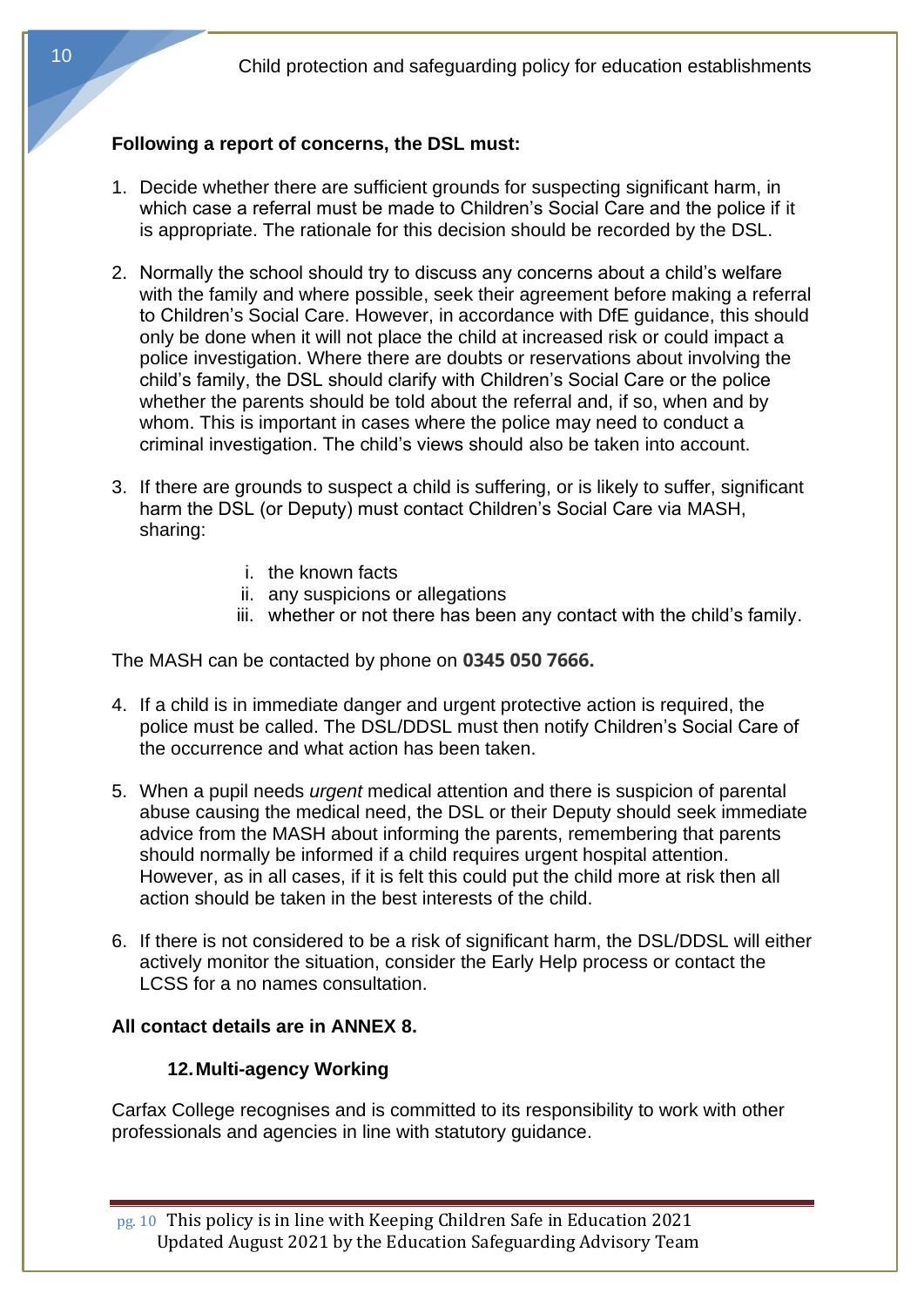Schools are not the investigating agency when there are child protection concerns. We will, however, contribute to the investigation and assessment processes as required. Carfax College recognises the importance of multi-agency working and will support attendance at relevant safeguarding meetings, including Child Protection Conferences, Core Groups, Strategy Meetings, Child in Need meetings or other early help multi-agency meetings.

The School Leadership Team and DSL/DDSL will work to establish strong and cooperative relationships with relevant professionals in other agencies.

#### **13.Safer Recruitment**

- Carfax College is committed to ensuring the development of a safe culture and that all steps are taken to recruit staff and volunteers who are safe to work with our pupils and staff.
- The Propietor and Leadership Team are responsible for ensuring that the school follows safe recruitment processes outlined within guidance.
- Carfax College is responsible for ensuring that the school maintains an accurate Single Central Record (SCR) in line with statutory guidance.
- The Governing Body will ensure that at least one of the people who conducts a recruitment interview has completed safer recruitment training.
- We are also committed to supporting the statutory guidance from the Department for Education on the application of the Childcare (Disqualification) Regulations 2009 and related obligations under the Childcare Act 2006 in schools.
- We advise all staff to disclose any reason that may affect their suitability to work with children that could be a transferable risk to their role.

## **14.Allegations against staff or volunteers**

This procedure should be used in all cases in which it is alleged a member of staff or volunteer in a school, or another adult who works with children has:

- **behaved in a way that has harmed a child, or may have harmed a child;**
- **possibly committed a criminal offence against or related to a child; or**
- **behaved towards a child or children in a way that indicates he or she would pose a risk of harm to children.**
- **Behaved or may have behaved in a way that indicates they may not be suitable to work with children**

In dealing with allegations or concerns against an adult, staff must:

• Report any concerns about the conduct of any member of staff or volunteer to the headteacher as soon as possible.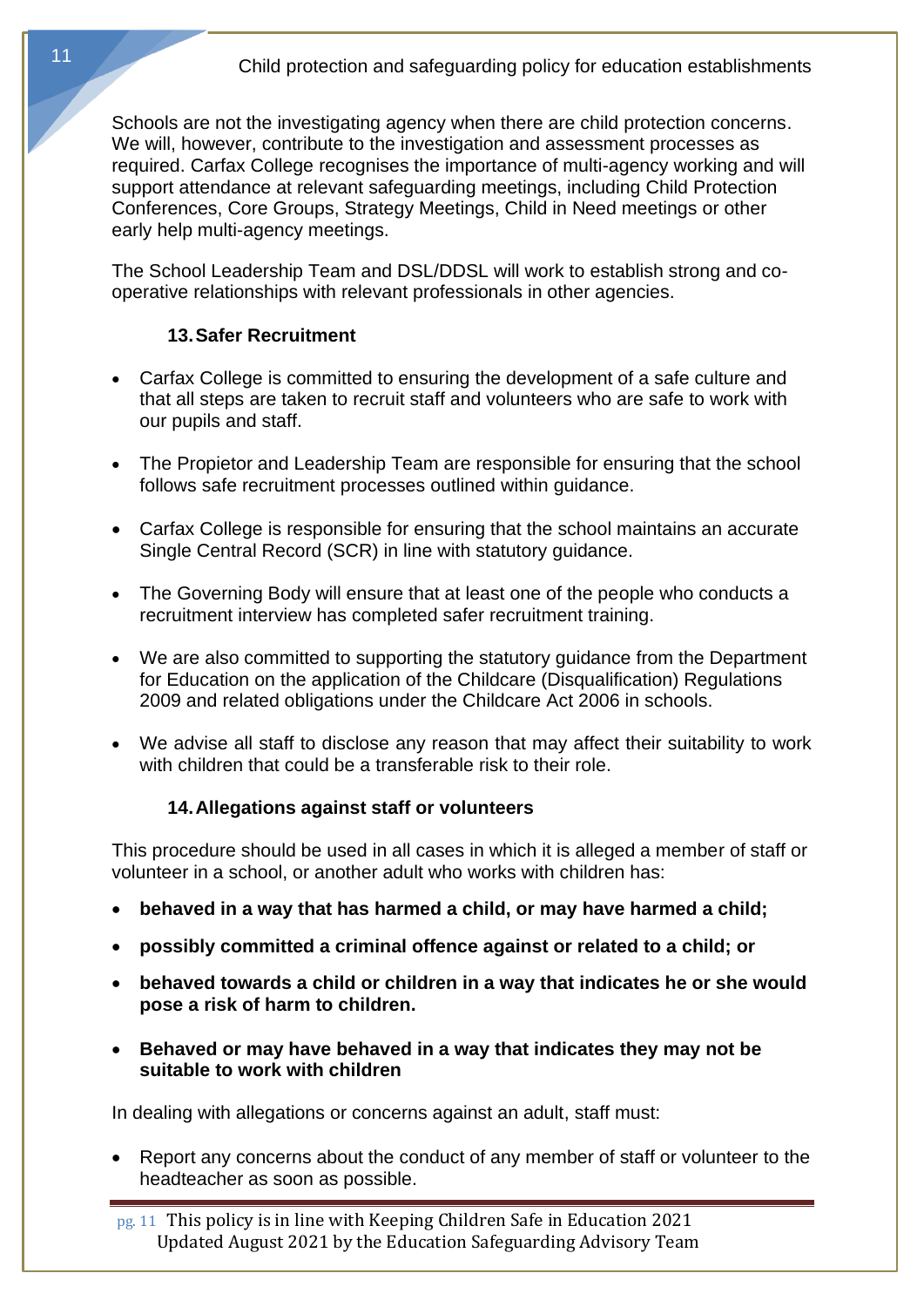- If an allegation is made against the headteacher, the concerns need to be raised with the Representative of the Proprietor as soon as possible. If the Representative of the Proprietor is not available, then the Designated Officer team for Oxfordshire should be contacted directly.
- Whilst schools and colleges are not the employer of supply staff, they should ensure allegations are dealt with properly. In no circumstances should a school or college decide to cease to use a supply staff due to safeguarding concerns, without finding out the facts and liaising with the local authority designated officer team (LADO) to determine a suitable outcome. Further information can be found in KCSiE 2021
- There may be situations when the headteacher or Representative of the Proprietor will want to involve the police immediately, for example, if the person is deemed to be an immediate risk to children or there is evidence of a possible criminal offence.
- Once an allegation has been received by the headteacher or Chair of Governors, they will contact the LADO team on 01865 810603 or [lado.safeguardingchildren@oxfordshire.gov.uk](mailto:lado.safeguardingchildren@oxfordshire.gov.uk) as soon as possible and before carrying out any investigation into the allegation other than preliminary enquiries.

In liaison with the LADO team, the school will determine how to proceed and if necessary, a referral will be made to the MASH and/or the police.

The LADO team in Oxfordshire is currently staffed by Donna Crozier, Sandra Barratt and Lorna Berry.

The team will assess the information provided and advise on next steps, in line with KCSIE 2021 part 4, and Oxfordshire County Council's Designated Officers' local procedures.

#### **15.Whistleblowing in a Safeguarding Context**

While the school has a separate whistleblowing policy, this is a summary that outlines the process when there is a concern that safeguarding issues have not been reported or followed correctly.

This does not replace the whistleblowing policy and should be read in conjunction with the school policy.

**Whistleblowing** is a term that is used when staff want to report a concern within their organisation that involves their manager or a person senior to them in the organisation which may prevent them from following the normal reporting systems.

There are a limited number of areas that can be called Whistleblowing, and the policy protects staff from being punished for raising concerns.

Within Carfax College, the Principal, Carl Morris, is the senior manager and responsible for all staff. If you are concerned that any member of staff within the

pg. 12 This policy is in line with Keeping Children Safe in Education 2021 Updated August 2021 by the Education Safeguarding Advisory Team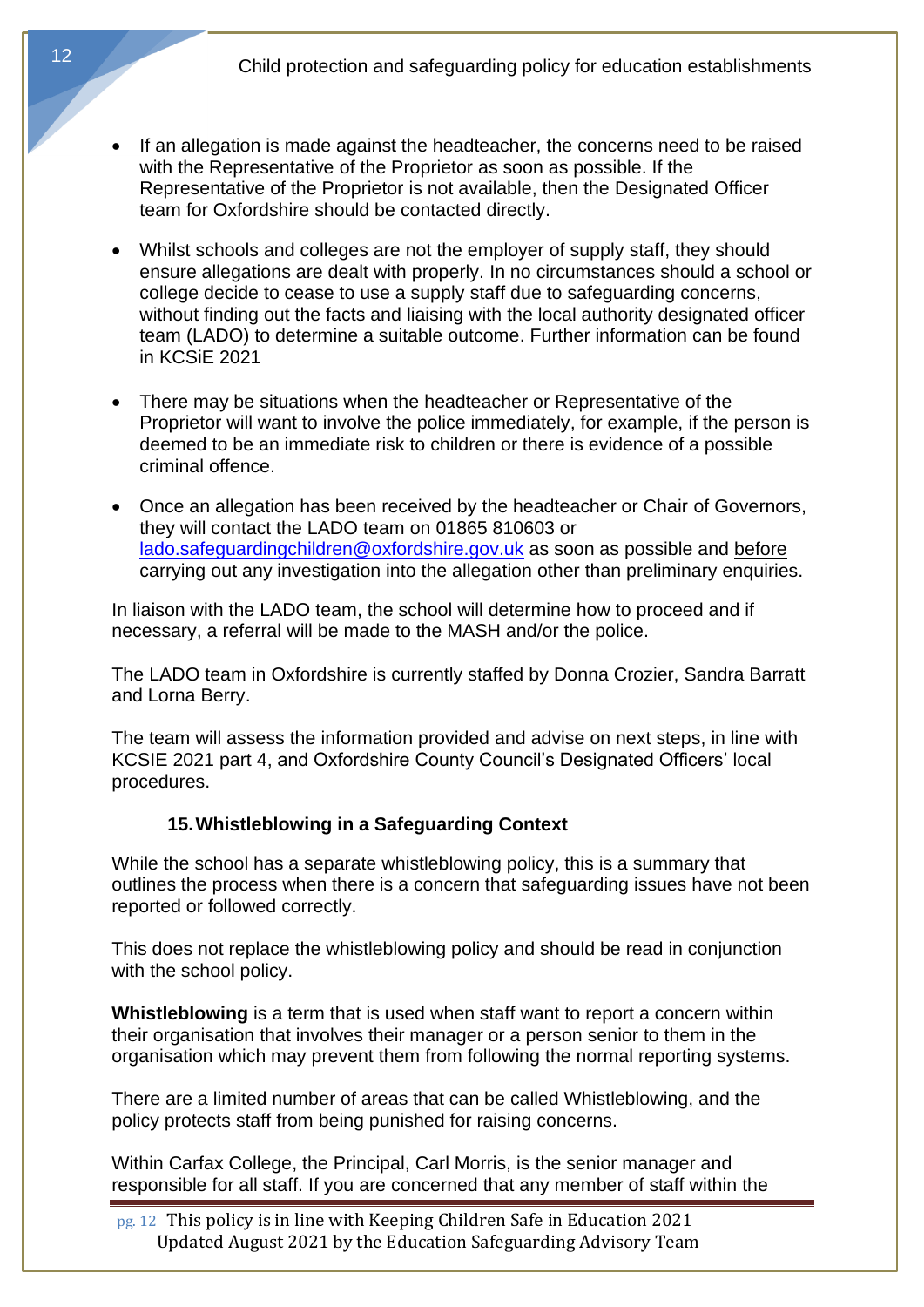school is not following safeguarding processes or behaving in a way that is placing children at risk, you should, in the first place, make the headteacher aware.

If your concern is about the headteacher, you should raise this with Tudor Oros, the representative of the proprietor.

If you would prefer to raise your concerns outside of the school, then you are able to contact the NSPCC whistleblowing line on 0800 028 0285 or email [help@nspcc.org.uk](mailto:help@nspcc.org.uk) for national organisations or make contact with Oxfordshire County Council.

If you believe that a member of the school staff is harming a child (an allegation) and this has been reported to the headteacher and no / insufficient action has been taken, or the member of staff you have concerns about is the headteacher, then you are able to contact the Designated Officers team (LADO) on 01865 810603 or email [lado.safeguardingchildren@oxfordshire.gov.uk](mailto:lado.safeguardingchildren@oxfordshire.gov.uk)

If you believe that a child is being abused by individuals outside the school, you can make a referral to Children's Social Care by calling the MASH on: **0345 050 7666** (office hours) or **08450 507666** (outside of office hours).

Further guidance for staff can be accessed through:

[https://www.gov.uk/government/publications/what-to-do-if-youre-worried-a-child-is](https://www.gov.uk/government/publications/what-to-do-if-youre-worried-a-child-is-being-abused--2)[being-abused--2](https://www.gov.uk/government/publications/what-to-do-if-youre-worried-a-child-is-being-abused--2) and through the NSPCC website [https://www.nspcc.org.uk/what-is](https://www.nspcc.org.uk/what-is-child-abuse/types-of-abuse/)[child-abuse/types-of-abuse/](https://www.nspcc.org.uk/what-is-child-abuse/types-of-abuse/)

#### **16.Preventing radicalisation**

All of our staff will undergo online Prevent Awareness training to support them in identifying radicalisation and in understanding what steps they need to take to protect the children and families in our school.

This offers an introduction to the Prevent duty and explains how it aims to safeguard vulnerable people from being radicalised, supporting terrorism or becoming terrorists themselves.

[http://www.elearning.prevent.homeoffice.gov.uk](http://www.elearning.prevent.homeoffice.gov.uk/)

#### **Prevent Referrals**

This package builds on the Prevent awareness eLearning training. It is designed to make sure that when we share a concern that a vulnerable individual may be being radicalised, that the referral is robust, informed and with good intention, and that the response to that concern is considered, and proportionate.

<https://www.elearning.prevent.homeoffice.gov.uk/preventreferrals>

pg. 13 This policy is in line with Keeping Children Safe in Education 2021 Updated August 2021 by the Education Safeguarding Advisory Team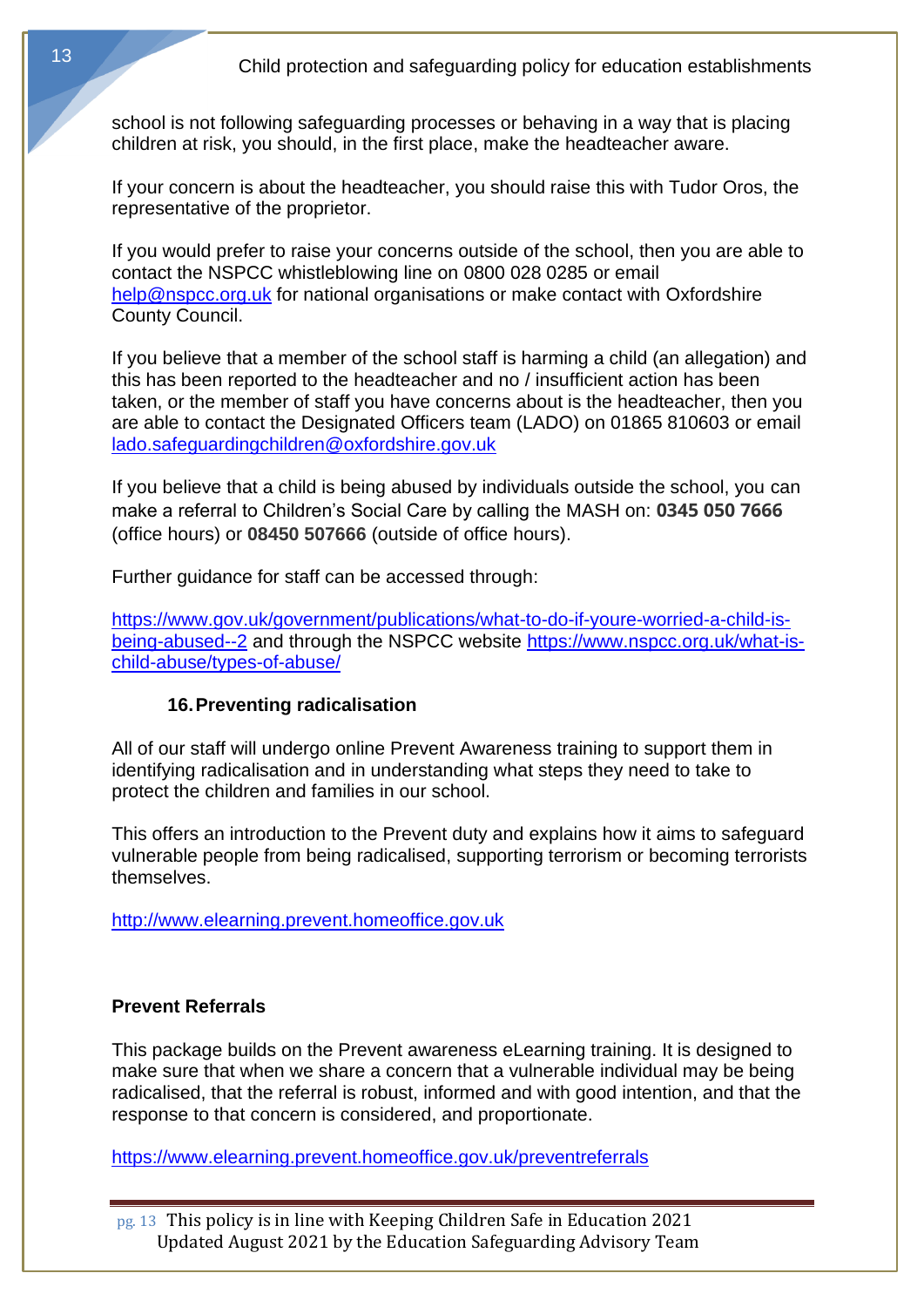#### **Channel Awareness**

This training package is for anyone who may be asked to contribute to, sit on, or even run a Channel Panel. It is aimed at all levels, from a professional asked to input and attend for the first time, to a member of staff new to their role and organising a panel meeting.

<https://www.elearning.prevent.homeoffice.gov.uk/channelawareness>

link to OSCB guidance on PREVENT [https://www.oscb.org.uk/safeguarding](https://www.oscb.org.uk/safeguarding-themes/prevent/)[themes/prevent/](https://www.oscb.org.uk/safeguarding-themes/prevent/)

#### **17.Related Safeguarding Policies**

This policy should be read in conjunction with the policies as listed below:

- Reasonable Force Policy
- Anti-Bullying
- Relationship & Sex Education
- Health and Safety
- Attendance
- Risk Assessments
- Staff Code of Conduct
- Safer Recruitment Policy
- Whistleblowing Policy

#### **18.Policy review**

As a school, we review this policy at least annually in line with DfE, OSCB and OCC requirements and other relevant statutory guidance.

#### **Date approved by proprietor: 9 th September, 2021**

**Date reviewed by proprietor: 9 th September, 2021**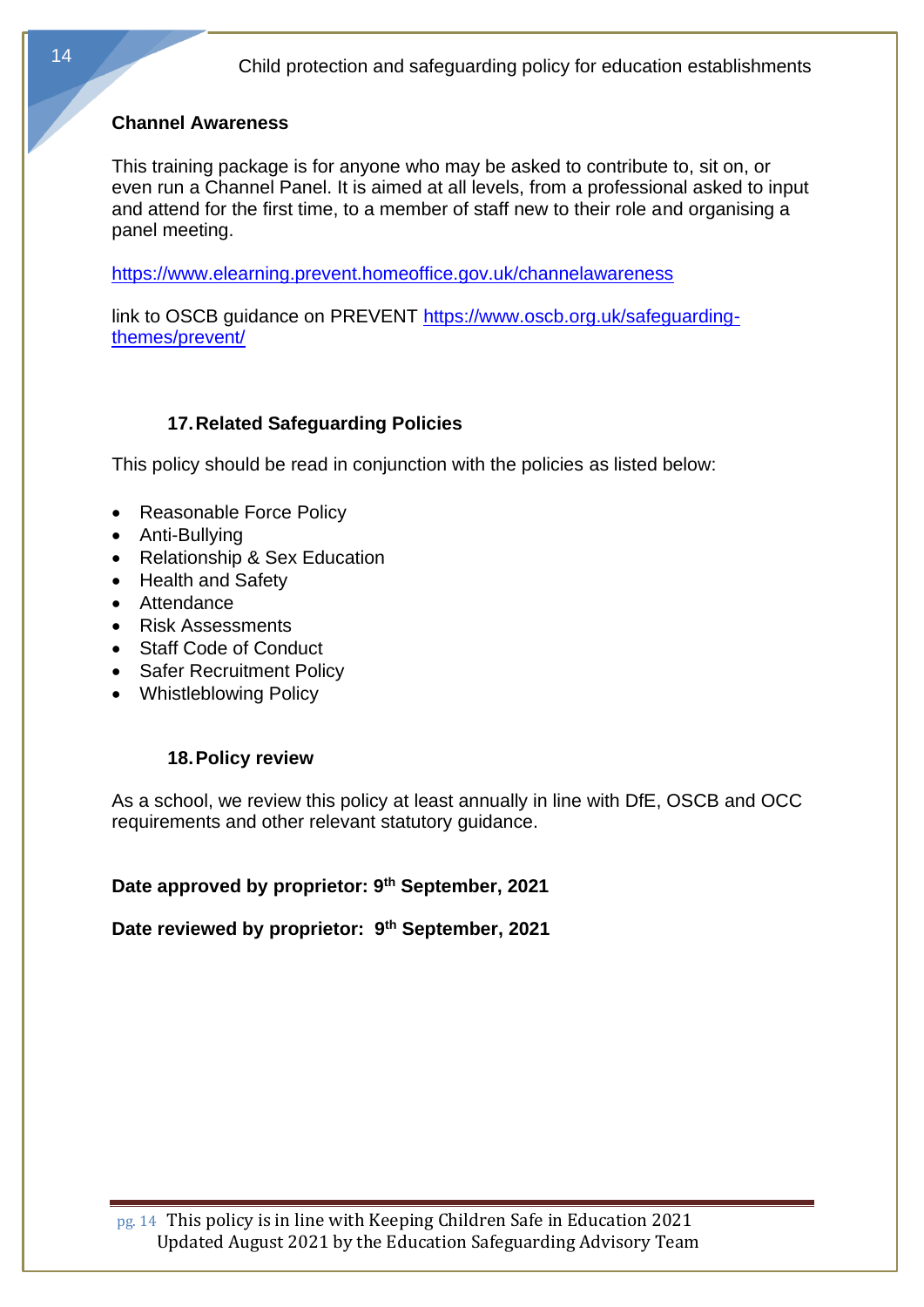# **Annex 1**

# **Roles and** *Responsibilities within Carfax College,*

## **1) Staff responsibilities**

All staff have a key role to play in identifying concerns early and in providing help for children. To achieve this, they will:

- Establish and maintain an environment where children feel secure, are encouraged to talk and are listened to.
- Ensure children know that there are adults in the school who they can approach if they are worried or have concerns.
- Plan opportunities within the curriculum for children to develop the skills they need to recognise, assess and manage risk appropriately and keep themselves safe.
- Attend training in order to be aware of and alert to the signs of abuse.
- Maintain an attitude of "it could happen here" with regards to safeguarding.
- Record their concerns if they are worried that a child is being abused and report these to the DSL as soon as practical that day. If the DSL is not contactable immediately a DDSL should be informed.
- Be prepared to refer directly to Social Care, and the police if appropriate, if there is a risk of significant harm and the DSL or DDSL is not available.
- Follow the allegations procedures, as set out in this policy and KCSIE 2021, if the disclosure is an allegation against a member of staff.
- Follow the procedures set out by the Oxfordshire Safeguarding Children Board (OSCB) and take account of guidance issued by the DfE.
- Support pupils in line with their child protection plan.
- Treat information with confidentiality but never promising to 'keep a secret'.
- Notify the DSL or DDSL of any child on a child protection plan or child in need plan who has unexplained absence.
- Have an understanding of Early Help, contextual safeguarding and be prepared to identify and support children who may benefit from early help.
- Liaise with other agencies that support pupils and provide early help.
- Ensure they know who the DSL and DDSL are and know how to contact them.
- Have an awareness of the Child Protection Policy, the Behaviour Policy, the Staff Behaviour Policy (or Code of Conduct), procedures relating to the safeguarding response for children who go missing from education and the role of the DSL.
- Have an awareness of Mental Health problems and how in some cases are an indicator of the child being at risk of harm.

# **2) Senior Management Team responsibilities**:

pg. 15 This policy is in line with Keeping Children Safe in Education 2021 Updated August 2021 by the Education Safeguarding Advisory Team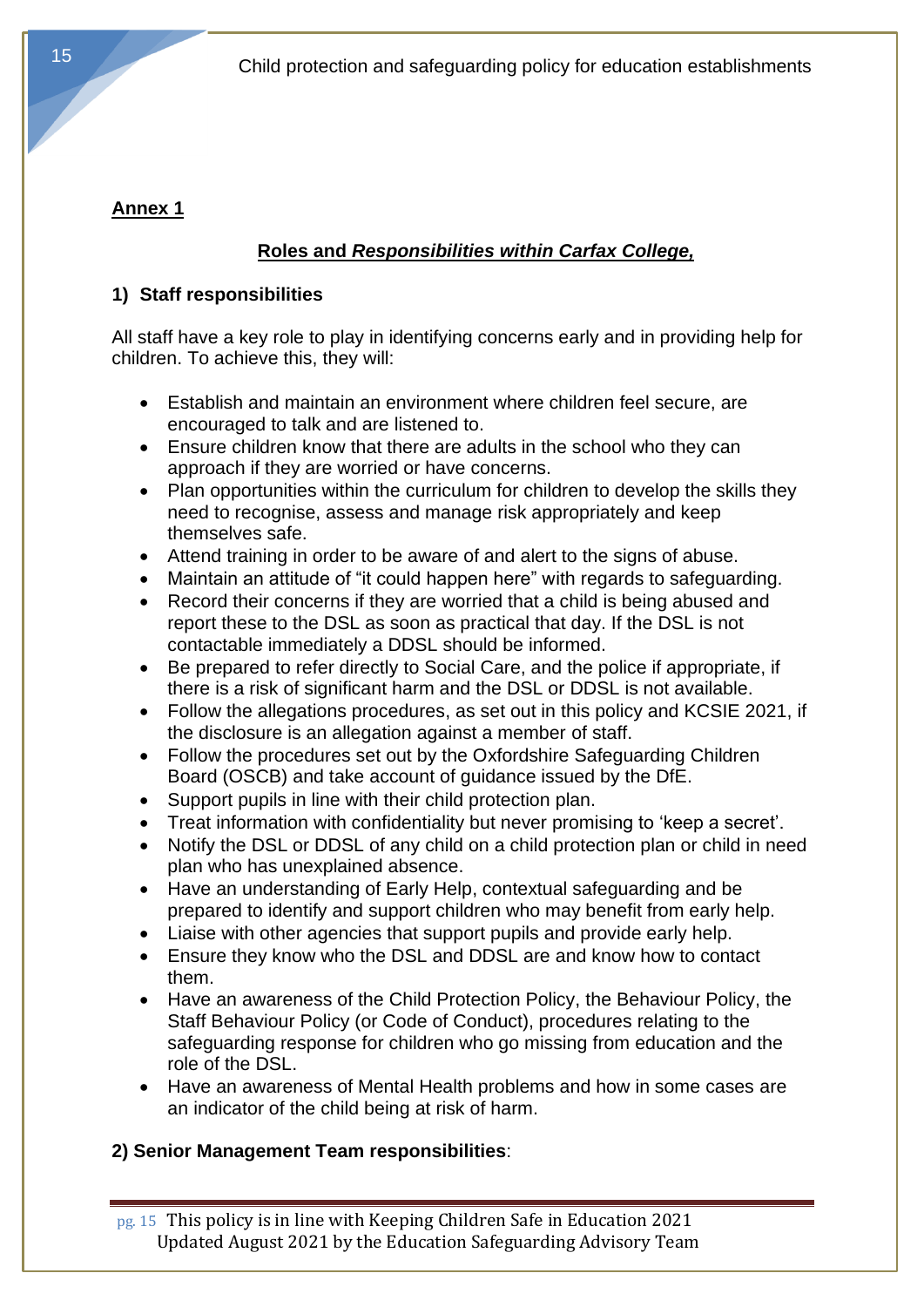- Contribute to inter-agency working in line with Working Together to Safeguard Children 2018 guidance.
- Provide a co-ordinated offer of early help when additional needs of children are identified.
- Ensure staff are alert to the various factors that can increase the need for early help as written in KCSIE 2021.
- Working with Children's Social Care, supporting their assessment and planning processes including the school's attendance, including school holidays, at conference and core group meetings and the contribution of written reports for these meetings.
- Carry out tasks delegated by the governing body such as training of staff, safer recruitment and maintaining a single central register.
- Provide support and advice on all matters pertaining to safeguarding and child protection to all staff, regardless of their position within the school.
- Treat any information shared by staff or pupils with respect and follow agreed policies and procedures.
- Ensure that allegations or concerns against staff are dealt with in accordance with guidance from Department for Education (DfE) and the OSCB procedures.

## **3) Proprietorial body responsibilities**

- Ensure the school has effective safeguarding policies and procedures including a Child Protection Policy, a Staff Behaviour Policy or Code of Conduct, a Behaviour Policy and a written response to children who go missing from education.
- Ensure OSCB is informed in line with local requirements via the annual safeguarding report returned to the Education Safeguarding Advisory Team.
- Ensure recruitment, selection and induction follows safer recruitment practice including all appropriate checks.
- Ensure allegations against staff are dealt with by the headteacher and that allegations against the headteacher are dealt with by the Chair of Governors.
- Ensure a member of the Senior Leadership Team is appointed as Designated Safeguarding Lead and has this recorded in their job description.
- Ensure staff have been trained appropriately and this is updated in line with guidance.
- Ensure any safeguarding deficiencies or weaknesses are remedied without delay.
- Ensure a nominated governor for safeguarding is identified.
- Ensure they facilitate a whole school or college approach to safeguarding. This means ensuring safeguarding and child protection are at the forefront and underpin all relevant aspects of process and policy development. Ultimately, all systems, processes and policies should operate with the best interests of the child at their heart.
- Ensure that, as part of the requirement for staff to undergo regular updated safeguarding training, including online safety and the requirement to ensure children are taught about safeguarding, is integrated, aligned, and considered as part of the whole school or college safeguarding approach and wider staff training and curriculum planning.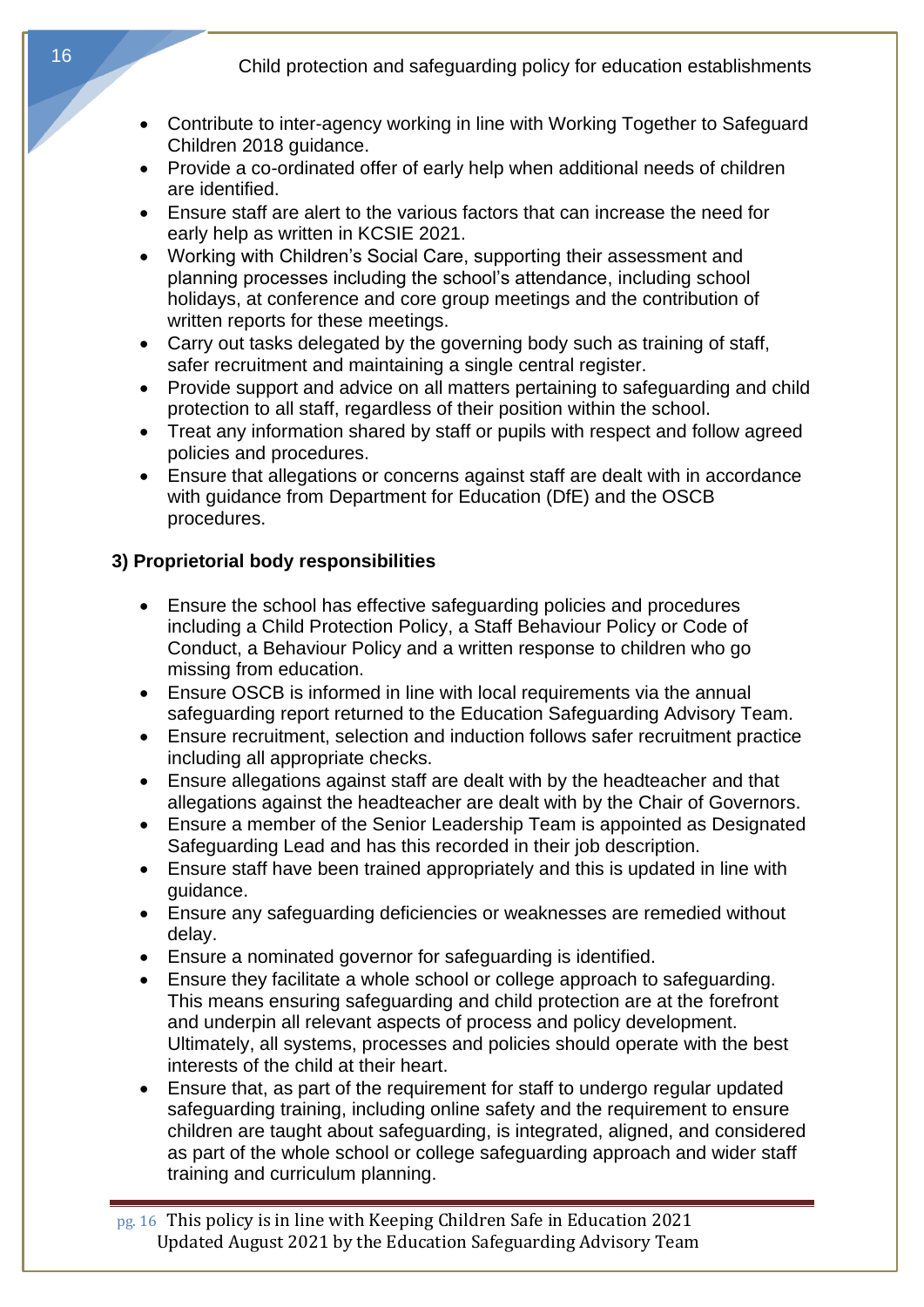- Consider the above training requirements, governing bodies and proprietors should have regard to the Teachers' Standards which set out the expectation that all teachers manage behaviour effectively to ensure a good and safe educational environment and requires teachers to have a clear understanding of the needs of all pupils.
- Ensure where governing bodies or proprietors hire or rent out school or college facilities/premises to organisations or individuals (for example to community groups, sports associations, and service providers to run community or extra-curricular activities) they should ensure that appropriate arrangements are in place to keep children safe.

#### **4) DSL responsibilities** *(in conjunction with DSL role description in KCSiE)*

In addition to the role of all staff and the senior management team, the DSL will:

- Refer cases to MASH, and the police where appropriate, in a timely manner avoiding any delay that could place the child at more risk.
- Assist the Governing Body in fulfilling its safeguarding responsibilities set out in legislation and statutory guidance.
- Attend appropriate training and demonstrate evidence of continuing professional development to carry out the role.
- Ensure every member of staff knows who the DSL and the DDSL are, have an awareness of the DSL role and know how to contact them.
- Ensure all staff and volunteers understand their responsibilities in being alert to the signs of abuse and responsibility for referring any concerns about a child to the DSL and concerns about an adult to the headteacher.
- Ensure whole school training occurs regularly, with at least annual updates so that staff and volunteers can fulfil their responsibilities knowledgeably.
- Ensure any members of staff joining the school outside the agreed training schedule receive induction prior to commencement of their duties.
- Keep records of child protection concerns securely and separately from the main pupil file and use these records to assess the likelihood of risk.
- Ensure that safeguarding records are transferred accordingly (separate from pupil files) and in a timely fashion when a child transfers school.
- Ensure that, where a pupil transfers school and is subject to a child protection plan or is a Child we care for, their information is passed to the new school immediately and that the child's social worker is informed. Consideration should be given to convening a transition meeting prior to moving if the case is complex or on-going.
- Be aware of the training opportunities and information provided by OSCB to ensure staff are aware of the latest local guidance on safeguarding.
- Develop, implement, and review procedures in the school that enable the identification and reporting of all cases, or suspected cases, of abuse.
- Meet any other expectations set out for DSLs in KCSIE 2021
- Help promote educational outcomes by sharing the information about the welfare, safeguarding and child protection issues that children, including children with a social worker, are experiencing, or have experienced, with teachers and school and college leadership staff.

pg. 17 This policy is in line with Keeping Children Safe in Education 2021 Updated August 2021 by the Education Safeguarding Advisory Team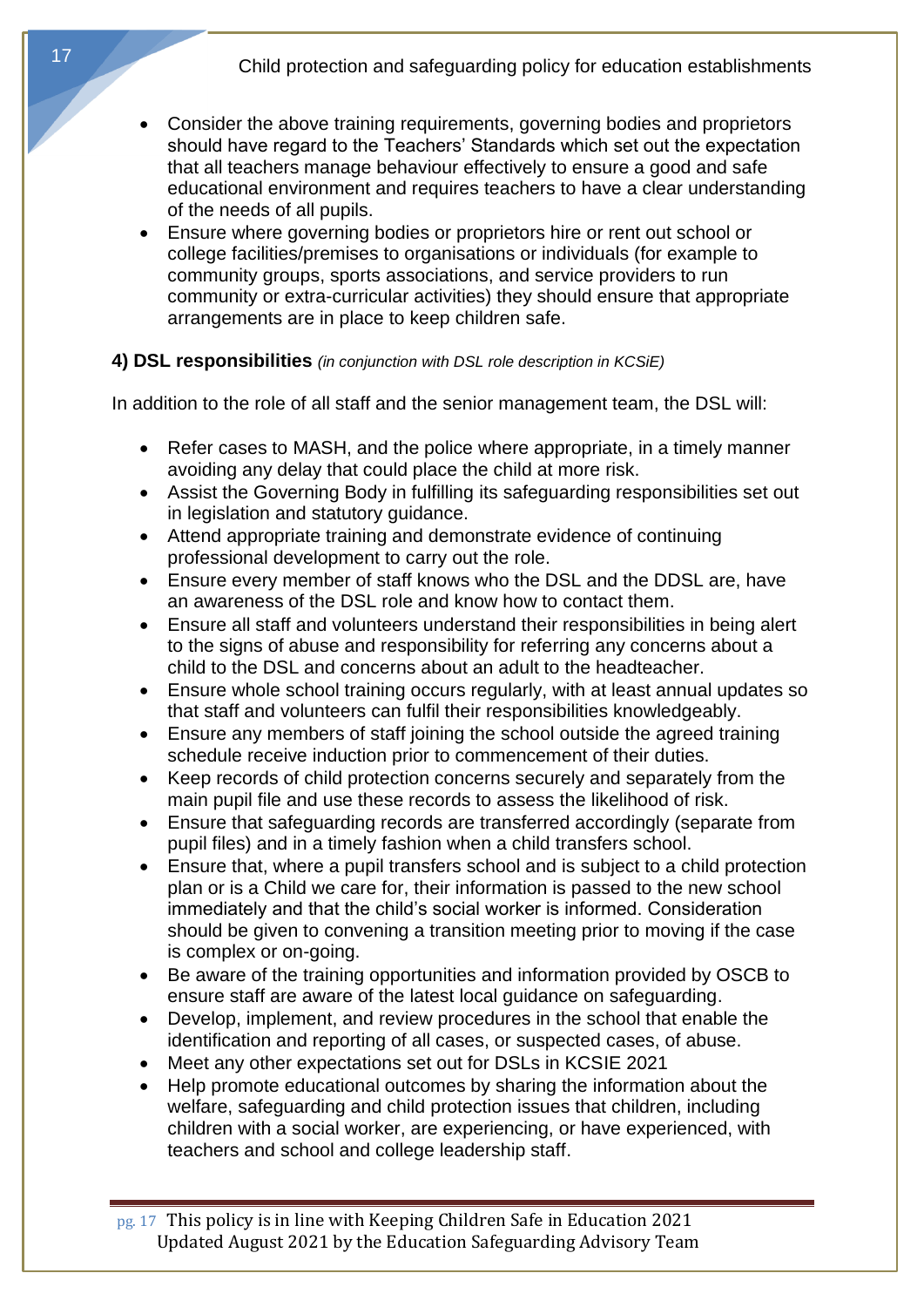• Work alongside and liaise with the three Safeguarding Partners in line with Working together to Safeguard Children and NSPCC. [When to call the police](https://www.npcc.police.uk/documents/Children%20and%20Young%20people/When%20to%20call%20the%20police%20guidance%20for%20schools%20and%20colleges.pdf)  [guidance](https://www.npcc.police.uk/documents/Children%20and%20Young%20people/When%20to%20call%20the%20police%20guidance%20for%20schools%20and%20colleges.pdf) 

#### **Annex 2**

## **Dealing with disclosures**

#### **All staff should ensure:**

A member of staff who is approached by a child should listen positively and try to reassure them. They cannot promise complete confidentiality and should explain that they may need to pass information to other professionals, to help keep the child or other children safe. The degree of confidentiality should always be governed by the need to protect the child.

Additional consideration needs to be given to children with communication difficulties and for those whose preferred language is not English. It is important to communicate with them in a way that is appropriate to their age, understanding and preference.

All staff should know who the DSL is and who to approach if the DSL is unavailable. Ultimately, all staff have the responsibility to make a referral to the police or social care directly and should do this if, for whatever reason, there are difficulties following the agreed protocol, e.g. they are the only adult on the school premises at the time and have concerns about sending a child home.

#### **Guiding principles: the seven R's:**

#### **Receive**

- Listen to what is being said, without displaying shock or disbelief
- Accept what is said and take it seriously
- Make a note of what has been said as soon as practicable

#### **Reassure**

- Reassure the pupil, but only so far as is honest and reliable
- Don't make promises you may not be able to keep e.g. 'I'll stay with you' or 'everything will be alright now' or 'I'll keep this confidential'
- Do reassure e.g. you could say: 'I believe you', 'I am glad you came to me', 'I am sorry this has happened', 'We are going to do something together to get help'

#### **Respond**

• Respond to the pupil only as far as is necessary for you to establish whether or not you need to refer this matter, but do not interrogate for full details

pg. 18 This policy is in line with Keeping Children Safe in Education 2021 Updated August 2021 by the Education Safeguarding Advisory Team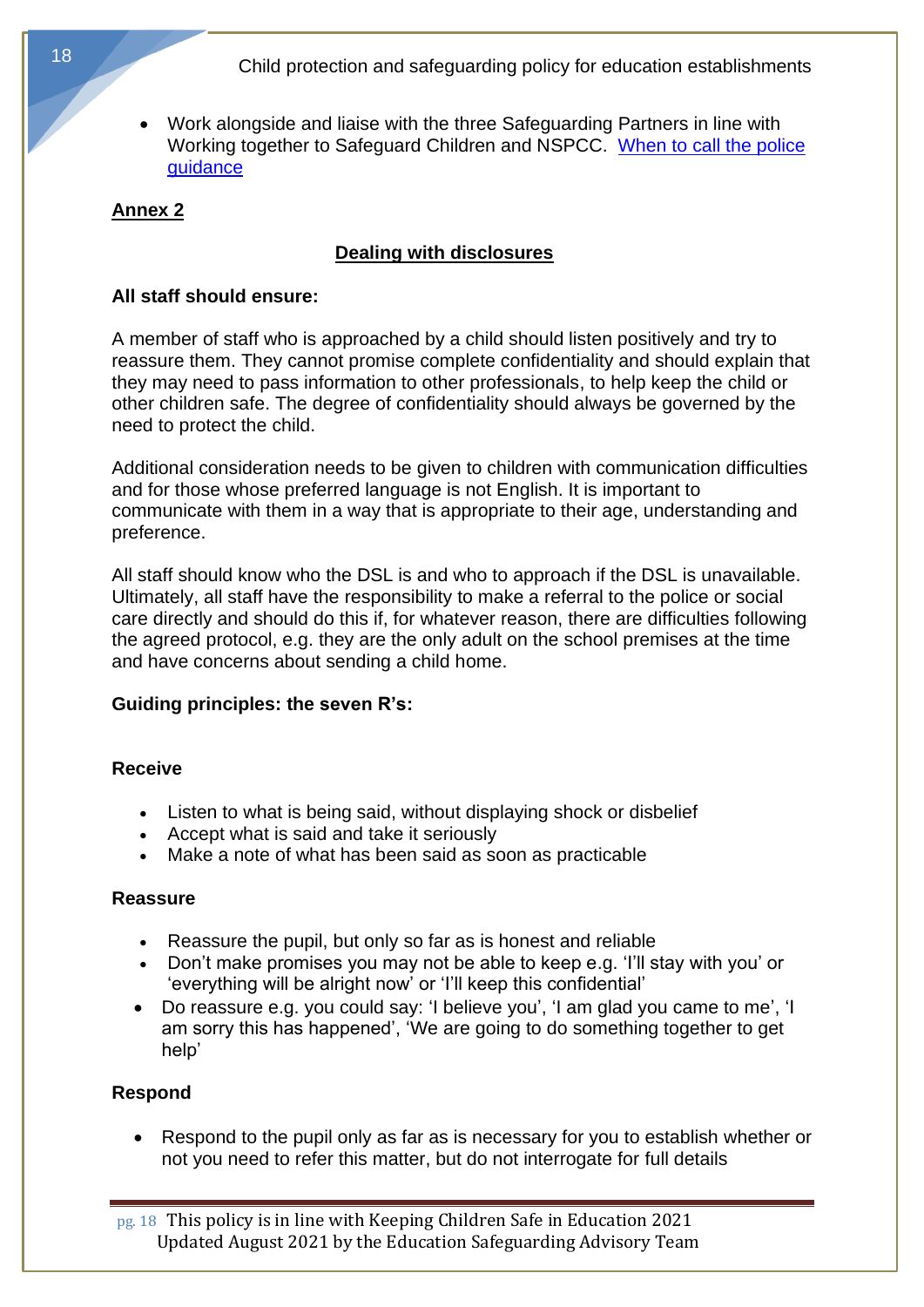- Do not ask 'leading' questions i.e. 'did he touch your private parts?' or 'did she hurt you?' Such questions may invalidate your evidence (and the child's) in any later prosecution in court
- Do not ask the child why something has happened.
- Do not criticise the alleged perpetrator; the pupil may care about him/her, and reconciliation may be possible
- Do not ask the pupil to repeat it all for another member of staff. Explain what you have to do next and whom you have to talk to. Reassure the pupil that it will be a senior member of staff

#### **Report**

- Share concerns with the DSL as soon as possible using the myconcern software.
- If you are not able to contact your DSL or the Deputy, and the child is at risk of immediate harm, contact MASH or Police immediately

## **Record**

- If possible, make some very brief notes at the time, and record them as soon as possible via our safeguarding software, *myconcern.*
- Keep your original notes on file
- Record the date, time, place, persons present and noticeable nonverbal behaviour, and the words used by the child. If the child uses sexual 'pet' words, record the actual words used, rather than translating them into 'proper' words
- Complete a body map to indicate the position of any noticeable bruising
- Record facts and observable things, rather than your 'interpretations' or 'assumptions'

## **Remember**

- Support the child: listen, reassure, and be available
- Complete confidentiality is essential. Share your knowledge only with appropriate professional colleagues
- Try to get some support for yourself if you need it

## **Review processes (led by DSL)**

- Has the action taken provided good outcomes for the child?
- Did the procedure work?
- Were any deficiencies or weaknesses identified in the procedure? Have these been remedied?
- Is further training required?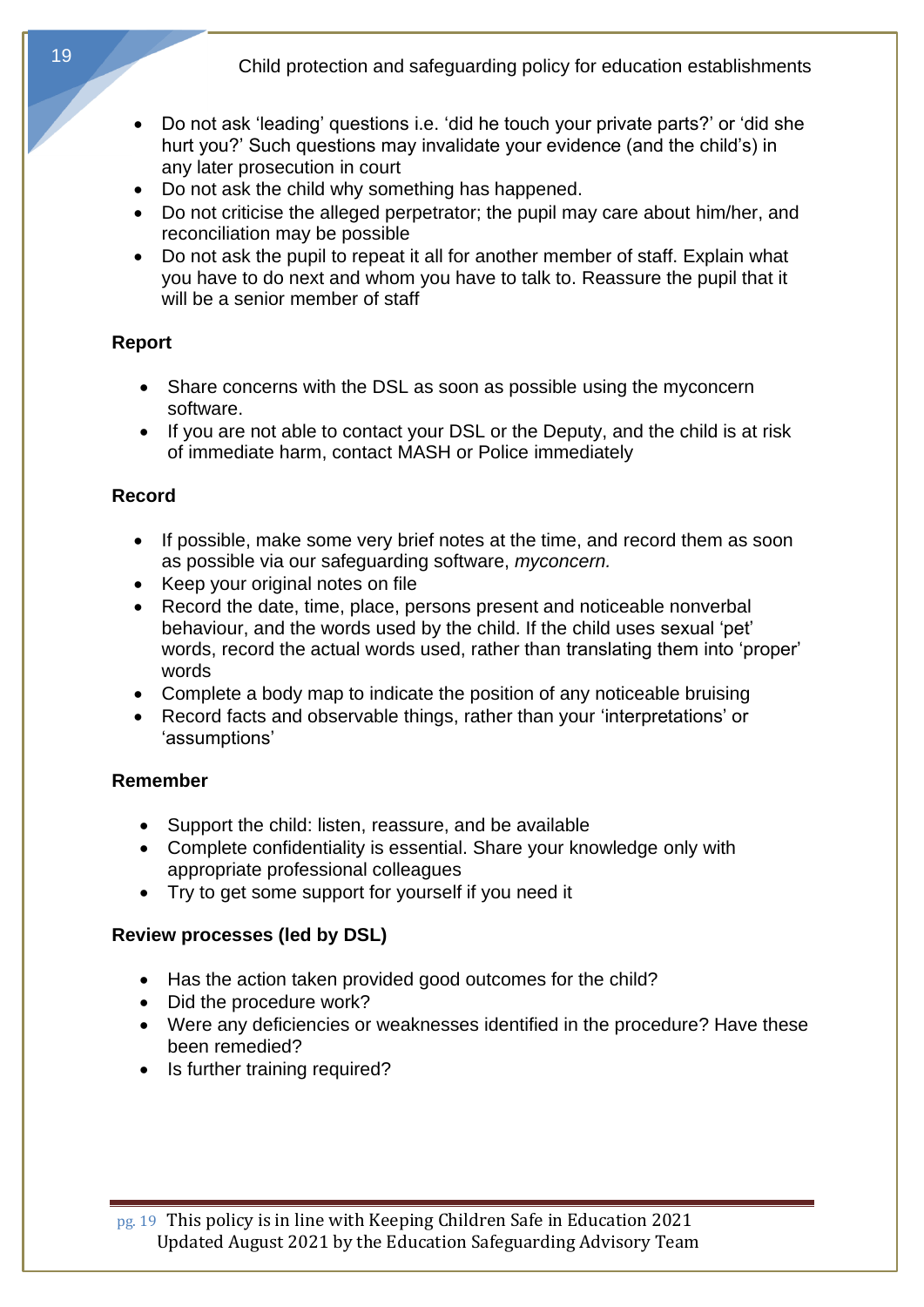# **Annex 3**

# **Abuse and Neglect**

Knowing what to look for is vital to the early identification of abuse and neglect. **All** staff should be aware of indicators of abuse and neglect so that they are able to identify cases of children who may be in need of help or protection. If staff are unsure, they should **always** speak to the designated safeguarding lead (or deputy).

**All** school and college staff should be aware that abuse, neglect and safeguarding issues are rarely stand-alone events that can be covered by one definition or label. In most cases, multiple issues will overlap with one another.

## **Definitions and Indicators of abuse and neglect**

**Abuse**: a form of maltreatment of a child. Somebody may abuse or neglect a child by inflicting harm or by failing to act to prevent harm. Children may be abused in a family or in an institutional or community setting by those known to them or, more rarely, by others. Abuse can take place wholly online, or technology may be used to facilitate offline abuse. Children may be abused by an adult or adults or by another child or children.

**Physical abuse**: a form of abuse which may involve hitting, shaking, throwing, poisoning, burning or scalding, drowning, suffocating or otherwise causing physical harm to a child. Physical harm may also be caused when a parent or carer fabricates the symptoms of, or deliberately induces, illness in a child.

## **Indicators of physical abuse / factors that should increase concern**

- Multiple bruising or bruises and scratches (especially on the head and face)
- Clusters of bruises  $-$  e.g., fingertip bruising (caused by being grasped)
- Bruises around the neck and behind the ears the most common abusive injuries are to the head
- Bruises on the back, chest, buttocks, or on the inside of the thighs
- Marks indicating injury by an instrument e.g., linear bruising (stick), parallel bruising (belt), marks of a buckle
- Bite marks
- Deliberate burning may also be indicated by the pattern of an instrument or object – e.g., electric fire, cooker, cigarette
- Scalds with upward splash marks or *tide marks*
- Untreated injuries
- Recurrent injuries or burns
- Bald patches.

pg. 20 This policy is in line with Keeping Children Safe in Education 2021 Updated August 2021 by the Education Safeguarding Advisory Team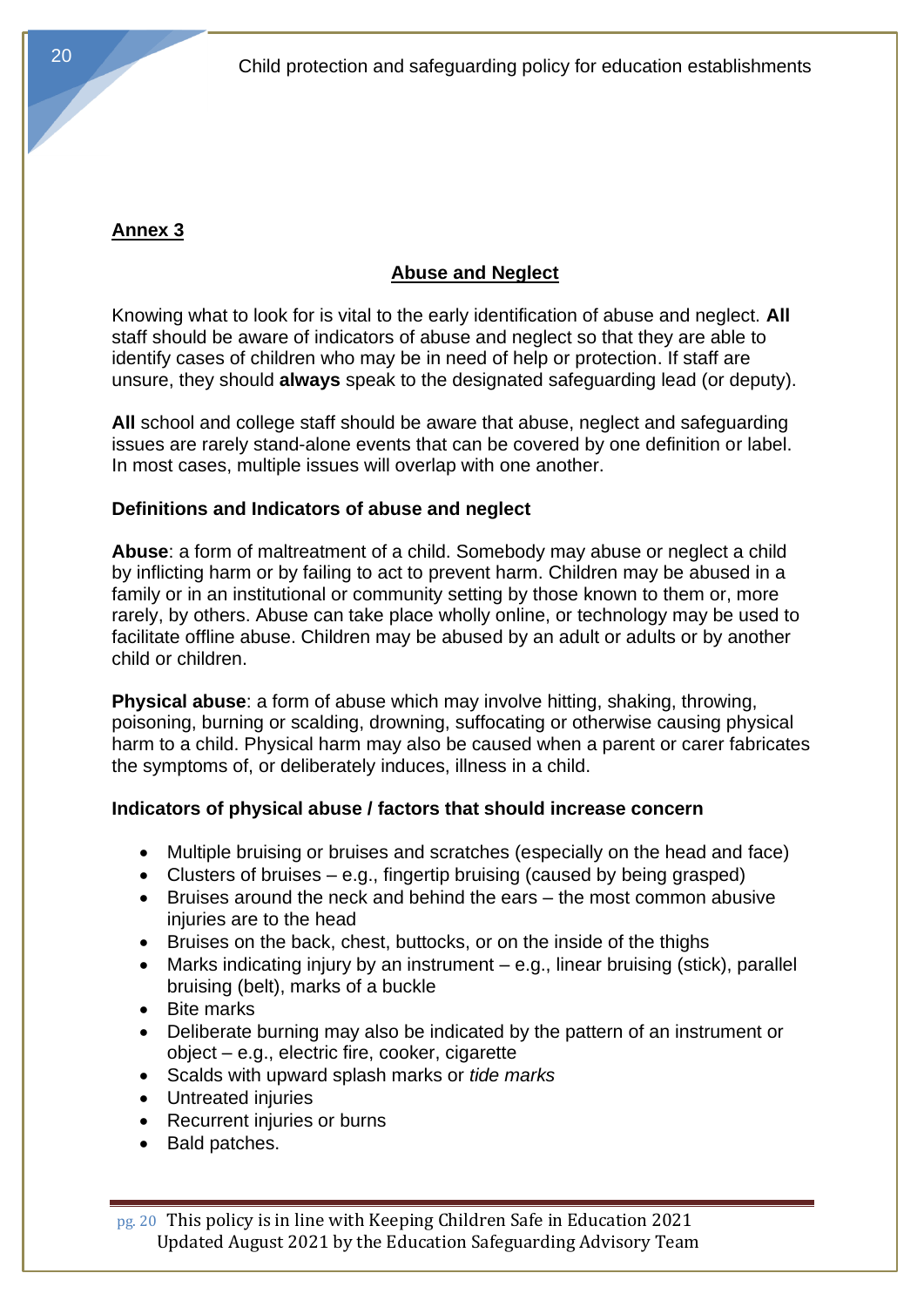**In the social context of the school, it is normal to ask about a noticeable injury. The response to such an enquiry is generally light-hearted and detailed. So, most of all, concern should be increased when:** 

- the explanation given does not match the injury
- the explanation uses words or phrases that do not match the vocabulary of the child (adult words)
- no explanation is forthcoming
- the child (or the parent/carer) is secretive or evasive
- the injury is accompanied by allegations of abuse or assault

## **You should be concerned if the child or young person:**

- is reluctant to have parents/carers contacted
- runs away or shows fear of going home
- is aggressive towards themselves or others
- flinches when approached or touched
- is reluctant to undress to change clothing for sport
- wears long sleeves during hot weather
- is unnaturally compliant in the presence of parents/carers.
- has a fear of medical help or attention
- admits to a punishment that appears excessive.

Link to OSCB guidance on physical abuse [https://www.oscb.org.uk/safeguarding](https://www.oscb.org.uk/safeguarding-themes/physical-abuse/)[themes/physical-abuse/](https://www.oscb.org.uk/safeguarding-themes/physical-abuse/)

**Emotional abuse**: the persistent emotional maltreatment of a child such as to cause severe and adverse effects on the child's emotional development. It may involve conveying to a child that they are worthless or unloved, inadequate, or valued only insofar as they meet the needs of another person. It may include not giving the child opportunities to express their views, deliberately silencing them or 'making fun' of what they say or how they communicate. It may feature age or developmentally inappropriate expectations being imposed on children. These may include interactions that are beyond a child's developmental capability as well as overprotection and limitation of exploration and learning or preventing the child from participating in normal social interaction. It may involve seeing or hearing the illtreatment of another. It may involve serious bullying (including cyberbullying), causing children frequently to feel frightened or in danger, or the exploitation or corruption of children. Some level of emotional abuse is involved in all types of maltreatment of a child, although it may occur alone.

## **Indicators of emotional abuse**

#### **Developmental issues**

- Delays in physical, mental and emotional development
- Poor school performance
- Speech disorders, particularly sudden disorders or changes.

## **Behaviour**

pg. 21 This policy is in line with Keeping Children Safe in Education 2021 Updated August 2021 by the Education Safeguarding Advisory Team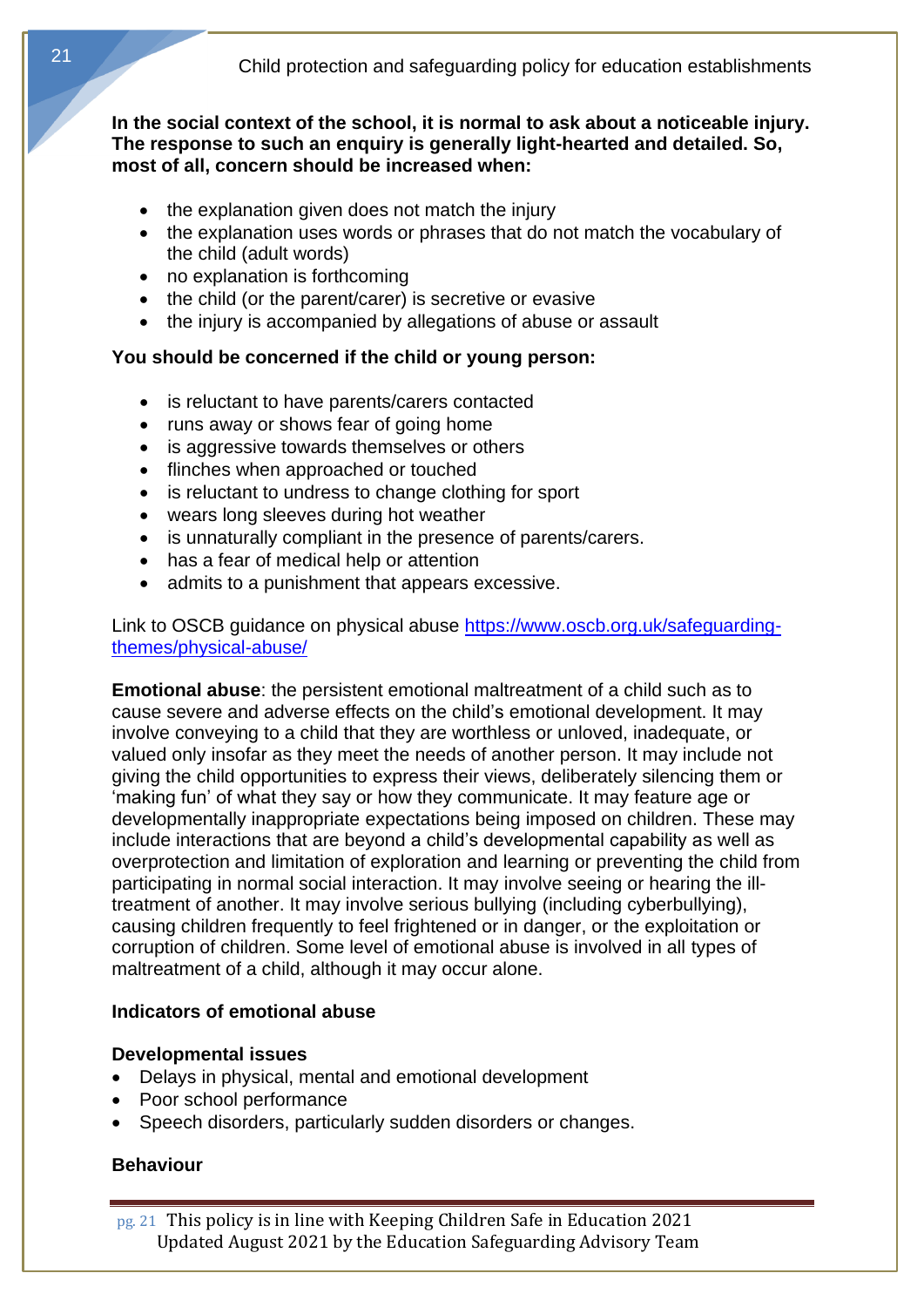- Acceptance of punishment which appears excessive
- Over-reaction to mistakes
- Continual self-deprecation (I'm stupid, ugly, worthless etc)
- Neurotic behaviour (such as rocking, hair-twisting, thumb-sucking)
- Self-mutilation
- Suicide attempts
- Drug/solvent abuse
- Running away
- Compulsive stealing, scavenging
- Acting out
- Poor trust in significant adults
- Regressive behaviour  $-$  e.g., wetting
- Eating disorders
- Destructive tendencies
- Neurotic behaviour
- Arriving early at school, leaving late

#### **Social issues**

- Withdrawal from physical contact
- Withdrawal from social interaction
- Over-compliant behaviour
- Insecure, clinging behaviour
- Poor social relationships

#### **Emotional responses**

- Extreme fear of new situations
- Inappropriate emotional responses to painful situations ("I deserve this")
- Fear of parents being contacted
- Self-disgust
- Low self-esteem
- Unusually fearful with adults
- Lack of concentration, restlessness, aimlessness
- Extremes of passivity or aggression

Most harm is produced in *low warmth, high criticism* homes, not from single incidents.

Emotional abuse is difficult to define, identify/recognise and/or prove.

Emotional abuse is chronic and cumulative and has a long-term impact.

It is sometimes possible to spot emotionally abusive behavior from parents and car/ers to their children, by the way that the adults are speaking to, or behaving towards children. An appropriate challenge or intervention could affect positive change and prevent more intensive work being carried out later on.

Link to OSCB guidance on emotional abuse [https://www.oscb.org.uk/safeguarding](https://www.oscb.org.uk/safeguarding-themes/emotional-abuse/)[themes/emotional-abuse/](https://www.oscb.org.uk/safeguarding-themes/emotional-abuse/)

Link to OSCB guidance on Domestic Abuse [https://www.oscb.org.uk/safeguarding](https://www.oscb.org.uk/safeguarding-themes/domestic-abuse/)[themes/domestic-abuse/](https://www.oscb.org.uk/safeguarding-themes/domestic-abuse/)

pg. 22 This policy is in line with Keeping Children Safe in Education 2021 Updated August 2021 by the Education Safeguarding Advisory Team

22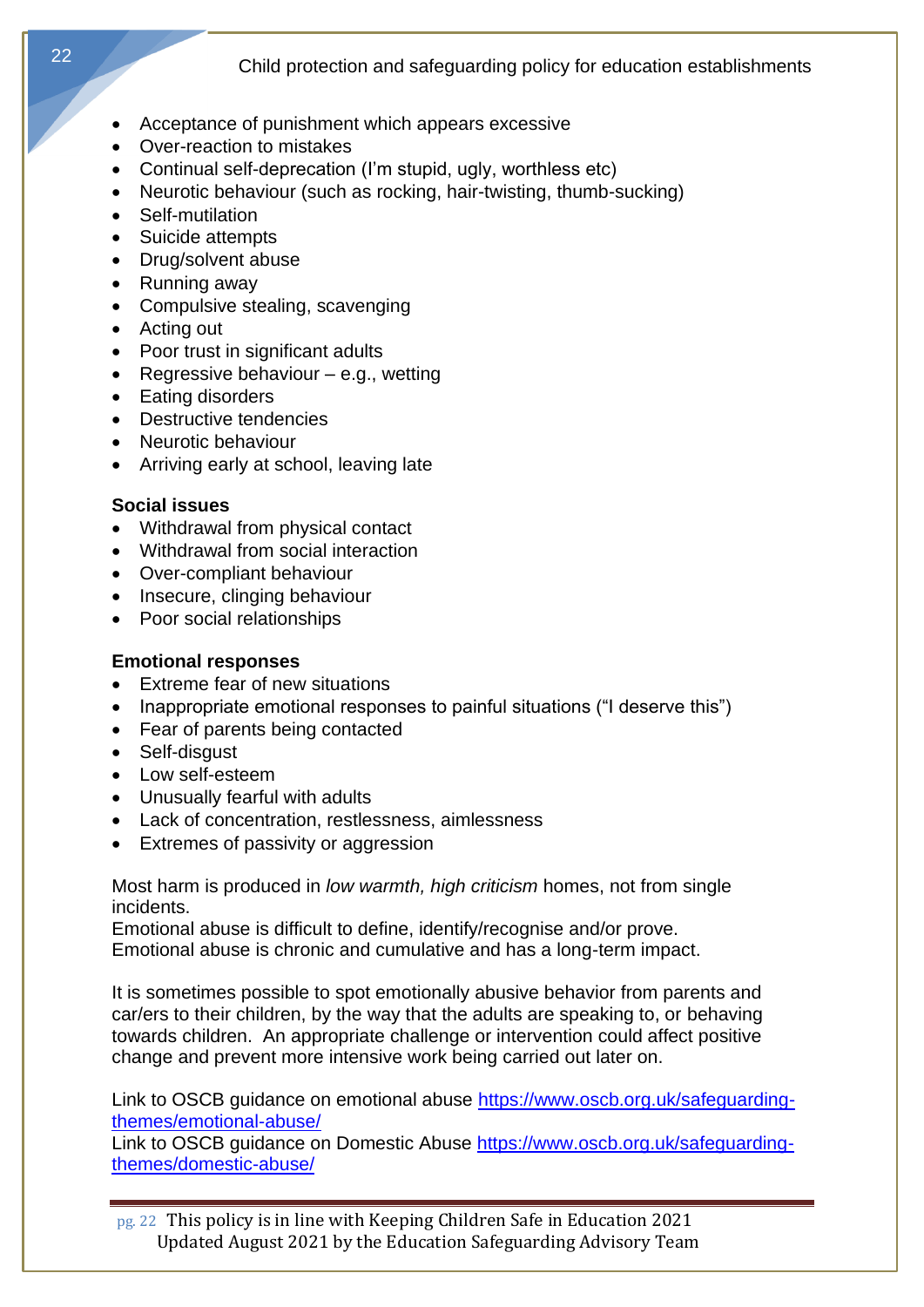**Sexual abuse**: involves forcing or enticing a child or young person to take part in sexual activities, not necessarily involving a high level of violence, whether or not the child is aware of what is happening. The activities may involve physical contact, including assault by penetration (for example rape or oral sex) or non-penetrative acts such as masturbation, kissing, rubbing and touching outside of clothing. They may also include non-contact activities, such as involving children in looking at, or in the production of, sexual images, watching sexual activities, encouraging children to behave in sexually inappropriate ways, or grooming a child in preparation for abuse. Sexual abuse can take place online, and technology can be used to facilitate offline abuse. Sexual abuse is not solely perpetrated by adult males. Women can also commit acts of sexual abuse, as can other children. The sexual abuse of children by other children is a specific safeguarding issue in education see ANNEX 4.

#### **Characteristics of child sexual abuse:**

- it is often planned and systematic people do not sexually abuse children by accident, though sexual abuse can be opportunistic
- grooming the child people who abuse children take care to choose a vulnerable child and often spend time making them dependent
- grooming the child's environment abusers try to ensure that potential adult protectors (parents and other carers especially) are not suspicious of their motives.

Most people who sexually abuse children are men, but some women sexually abuse too.

#### **Indicators of sexual abuse**

#### **Physical observations**

- Damage to genitalia, anus, or mouth
- Sexually transmitted diseases
- Unexpected pregnancy, especially in very young girls
- Soreness in genital area, anus or mouth and other medical problems such as chronic itching
- Unexplained recurrent urinary tract infections and discharges or abdominal pain

#### **Behavioural observations**

- Sexual knowledge inappropriate for age
- Sexualised behaviour or affection inappropriate for age
- Sexually provocative behaviour/promiscuity
- Hinting at sexual activity. Inexplicable decline in school performance
- Depression or other sudden apparent changes in personality as becoming insecure or clinging
- Lack of concentration, restlessness, aimlessness
- Socially isolated or withdrawn
- Overly compliant behaviour
- Acting out, aggressive behaviour
- Poor trust or fear concerning significant adults

pg. 23 This policy is in line with Keeping Children Safe in Education 2021 Updated August 2021 by the Education Safeguarding Advisory Team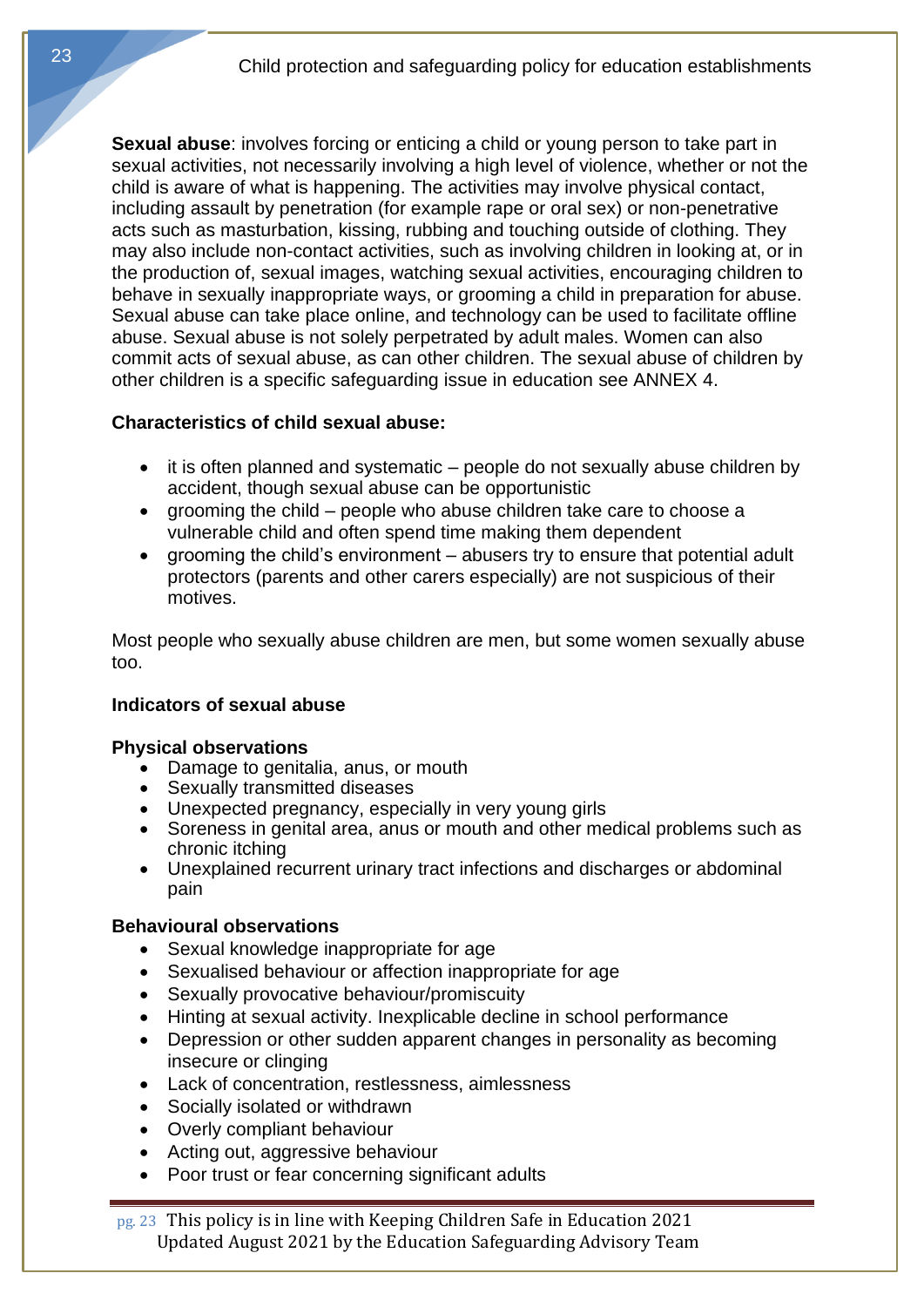- Regressive behaviour,
- Onset of wetting, by day or night; nightmares
- Onset of insecure, clinging behaviour
- Arriving early at school, leaving late, running away from home
- Suicide attempts, self-mutilation, self-disgust
- Suddenly drawing sexually explicit pictures
- Eating disorders or sudden loss of appetite or compulsive eating
- Regressing to younger behaviour patterns such as thumb sucking or bringing out discarded cuddly toys
- Become worried about clothing being removed

Link to OSCB guidance on sexual abuse [https://www.oscb.org.uk/safeguarding](https://www.oscb.org.uk/safeguarding-themes/sexual-abuse/)[themes/sexual-abuse/](https://www.oscb.org.uk/safeguarding-themes/sexual-abuse/)

**Neglect**: the persistent failure to meet a child's basic physical and/or psychological needs, likely to result in the serious impairment of the child's health or development. Neglect may occur during pregnancy, for example, as a result of maternal substance abuse. Once a child is born, neglect may involve a parent or carer failing to: provide adequate food, clothing and shelter (including exclusion from home or abandonment); protect a child from physical and emotional harm or danger; ensure adequate supervision (including the use of inadequate care-givers); or ensure access to appropriate medical care or treatment. It may also include neglect of, or unresponsiveness to, a child's basic emotional needs.

#### **NSPCC research has highlighted the following examples of the neglect of children under 12:**

- frequently going hungry
- frequently having to go to school in dirty clothes
- regularly having to look after themselves because of parents being away or having problems such as drug or alcohol misuse
- being abandoned or deserted
- living at home in dangerous physical conditions
- not being taken to the doctor when ill
- not receiving dental care.

Neglect is a difficult form of abuse to recognise and is often seen as less serious than other categories. It is, however, very damaging: children who are neglected often develop more slowly than others and may find it hard to make friends and fit in with their peer group.

Neglect is often noticed at a stage when it does not pose a risk to the child. The duty to safeguard and promote the welfare of children (*What to do if You're Worried a Child is Being Abused* DfE 2015) would suggest that an appropriate intervention or conversation at this early stage can address the issue and prevent a child continuing to suffer until it reaches a point when they are at risk of harm or in significant need.

Link to the OSCB guidance on Neglect and toolkit : <http://www.oscb.org.uk/safeguarding-themes/neglect/>

pg. 24 This policy is in line with Keeping Children Safe in Education 2021 Updated August 2021 by the Education Safeguarding Advisory Team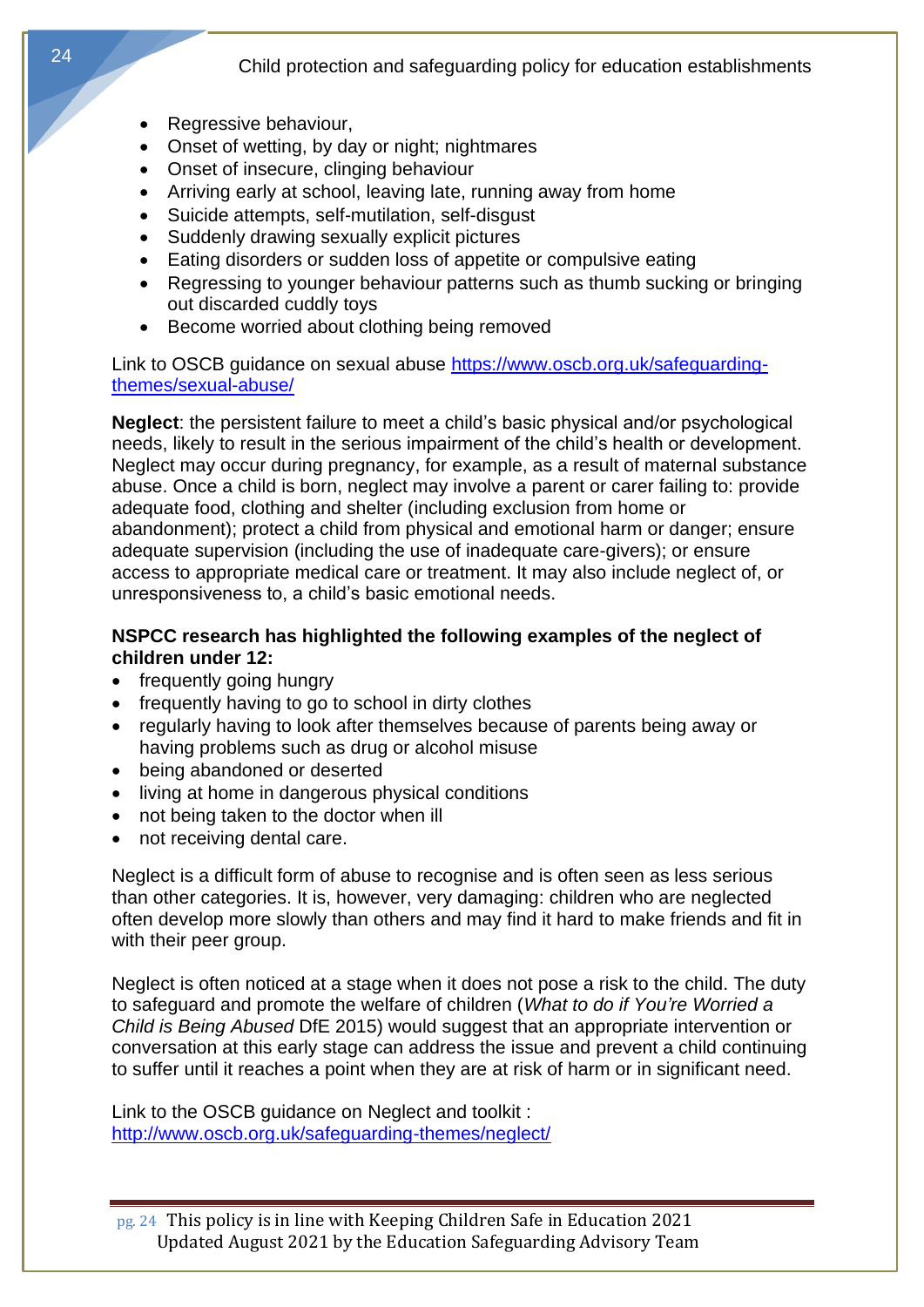Neglect is often linked to other forms of abuse, so any concerns school staff have should at least be discussed with the DSL.

#### **Indicators of neglect**

The following is a summary of some of the indicators that may suggest a child is being abused or is at risk of harm. It is important to recognise that indicators alone cannot confirm whether a child is being abused. Each child should be seen in the context of their family and wider community and a proper assessment carried out by appropriate persons. What is important to keep in mind is that if you feel unsure or concerned, do something about it. Don't keep it to yourself. The OSCB childcare and development checklist/toolkit provides a more detailed list of indicators of neglect and is available to all staff

#### **Physical indicators of neglect**

- Constant hunger and stealing food
- Poor personal hygiene unkempt, dirty or smelly
- Underweight
- Dress unsuitable for weather
- Poor state of clothing
- Illness or injury untreated

#### **Behavioural indicators of neglect**

- Constant tiredness
- Frequent absence from school or lateness
- Missing medical appointments
- Isolated among peers
- Frequently unsupervised
- Stealing or scavenging, especially food

#### **Annex 4**

#### **Peer on peer abuse**

**All** staff should be aware that children can abuse other children (often referred to as peer-on-peer abuse). This is most likely to include, but may not be limited to:

- bullying (including cyberbullying).
- physical abuse such as hitting, kicking, shaking, biting, hair pulling, or otherwise
- causing physical harm.
- sexual violence, such as rape, assault by penetration and sexual assault
- sexual harassment, such as sexual comments, remarks, jokes and online sexual harassment, which may be stand-alone or part of a broader pattern of abuse.

pg. 25 This policy is in line with Keeping Children Safe in Education 2021 Updated August 2021 by the Education Safeguarding Advisory Team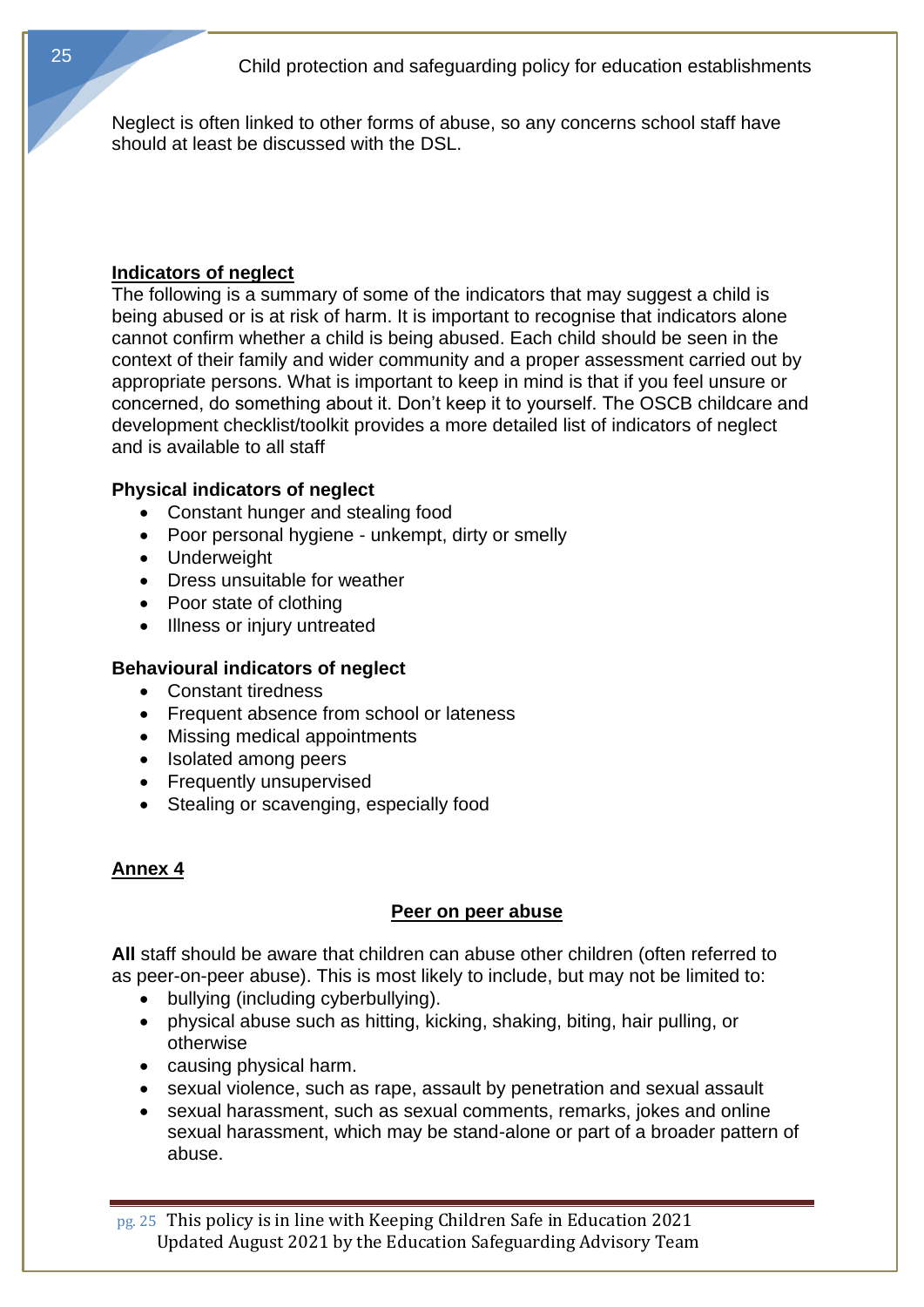- up skirting, which typically involves taking a picture under a person's clothing without them knowing, with the intention of viewing their genitals or buttocks to obtain sexual gratification, or cause the victim humiliation, distress or alarm.
- sexting (also known as youth produced sexual imagery); and
- initiation/hazing type violence and rituals.

**All** staff should be clear as to the school's or college's policy and procedures with regards to peer-on-peer abuse. Our school uses the OCC Peer on Peer guidance.

## **Sexual violence and sexual harassment between children**

There is concern nationally relating to a culture of misogyny and sexual harassment in many schools and the DfE and Ofsted have reviewed school procedures. As a response, all school/colleges should include a statement on the school's website that gives information on reporting concerns or abuse using the new Government helpline and email address. Schools/colleges should have clear mechanisms for students to report concerns within school that are signposted and prevalent.

Part 5 of the statutory guidance in Keeping Children Safe in Education 2021 sets out how our school/college will manage reports of child-on-child sexual violence and harassment. That part of the guidance also links through to a further Department for Education (DfE) advice document from September 2021: **'Sexual violence and sexual harassment between children in schools and colleges'**. This document is read and understood by DSLs and referred to as needed, particularly if a report of child-on-child sexual violence or sexual harassment is made.

If a report is made, the designated safeguarding lead will lead how the report is dealt with, given the high-profile nature of the report. This will be in liaison with the Headteacher. Where the DSL is unavailable, a Deputy DSL will lead. On a case-bycase basis, there will be consideration made as to the gender of the DSL or Deputy, so that the victim feels comfortable with how the investigation is managed.

When it comes to action to manage the report, the needs and wishes of the victim will take centre stage. Considerations should include how the investigation proceeds and what support the victim requires. Sexual violence and sexual harassment are not acceptable and will not be tolerated. Reports will not be passed off as banter or part of growing up.

Where a report of rape, assault by penetration or sexual assault is made, children's social care and the police will be informed. Before doing so, this will be discussed with the victim and their parents/carers, explaining why it is important for other agencies to know and how these agencies will be able to support the victim. Other allegations will be managed within the school and/or with support from children's social care providers.

The guidance and the DfE advice set out the steps the school will take to manage the students involved, including risk assessments, separating the students in lessons, investigating the report, and supporting the victim and alleged perpetrator

Our school also uses the Stop Now tool.

pg. 26 This policy is in line with Keeping Children Safe in Education 2021 Updated August 2021 by the Education Safeguarding Advisory Team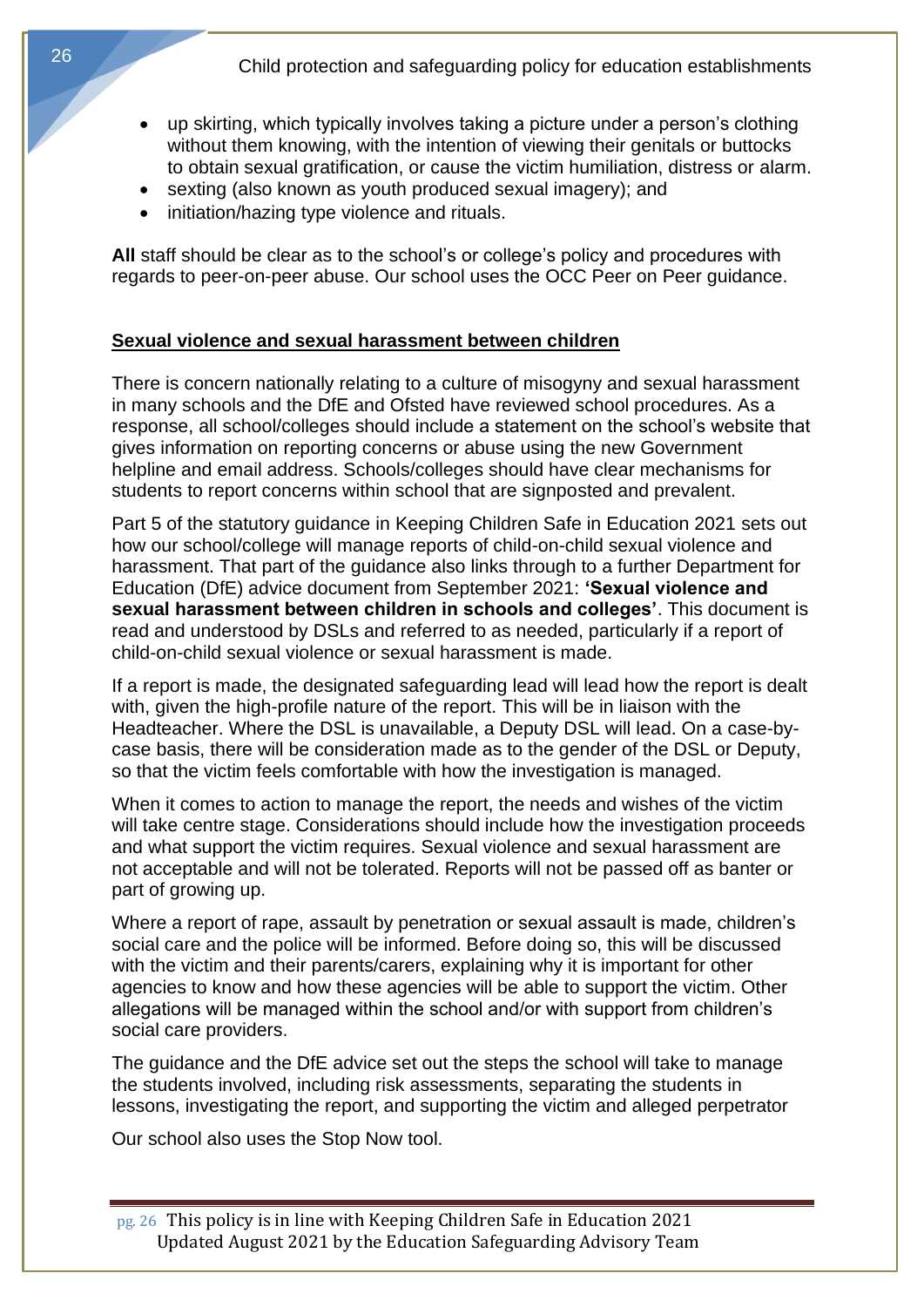[https://www.stopitnow.org.uk/concerned-about-a-child-or-young-persons-sexual](https://www.stopitnow.org.uk/concerned-about-a-child-or-young-persons-sexual-behaviour/how-to-tell-if-a-childs-sexual-behaviour-is-age-appropriate/)[behaviour/how-to-tell-if-a-childs-sexual-behaviour-is-age-appropriate/](https://www.stopitnow.org.uk/concerned-about-a-child-or-young-persons-sexual-behaviour/how-to-tell-if-a-childs-sexual-behaviour-is-age-appropriate/)

[https://www.stopitnow.org.uk/concerned-about-a-child-or-young-persons-sexual](https://www.stopitnow.org.uk/concerned-about-a-child-or-young-persons-sexual-behaviour/preventing-harmful-sexual-behaviour/)[behaviour/preventing-harmful-sexual-behaviour/](https://www.stopitnow.org.uk/concerned-about-a-child-or-young-persons-sexual-behaviour/preventing-harmful-sexual-behaviour/)

"The tool uses a traffic light system to categorize the sexual behaviours of young people and is designed to help professionals:

- Make decisions about safeguarding children and young people
- Assess and respond appropriately to sexual behaviour in children and young people
- Understand healthy sexual development and distinguish it from harmful behaviour"

# **Annex 5**

## **Online Safety**

- It is recognised by Carfax College that the use of technology presents challenges and risks to children and adults both inside and outside of school.
- The DSL has overall responsibility for online safeguarding within the school.
- Carfax College identifies that the issues can be broadly categorised into three areas of risk:
	- o **content:** being exposed to illegal, inappropriate or harmful material
	- o **contact:** being subjected to harmful online interaction with other users
	- o **conduct:** personal online behaviour that increases the likelihood of, or causes, harm.
- The DSL and leadership team have read annex C regarding Online Safety within 'Keeping Children Safe in Education' 2021.
- *Carfax College* recognises the specific risks that can be posed by mobile phones and cameras and in accordance with KCSIE 2021 has appropriate policies in place that are shared and understood by all members of the school community. Further information about specific approaches relating to this can be found in the schools *Online Safety Policy, Acceptable Use Policy and Image Use Policy* which can be found on the website*.*
- As schools and colleges increasingly work online, it is essential that children are safeguarded from potentially harmful and inappropriate online material *Carfax College* will ensure that appropriate filtering and monitoring systems are in place when pupils and staff access school systems and internet provision.
- *Carfax College* acknowledges that whilst filtering and monitoring is an important part of school's online safety responsibilities, it is only one part of

pg. 27 This policy is in line with Keeping Children Safe in Education 2021 Updated August 2021 by the Education Safeguarding Advisory Team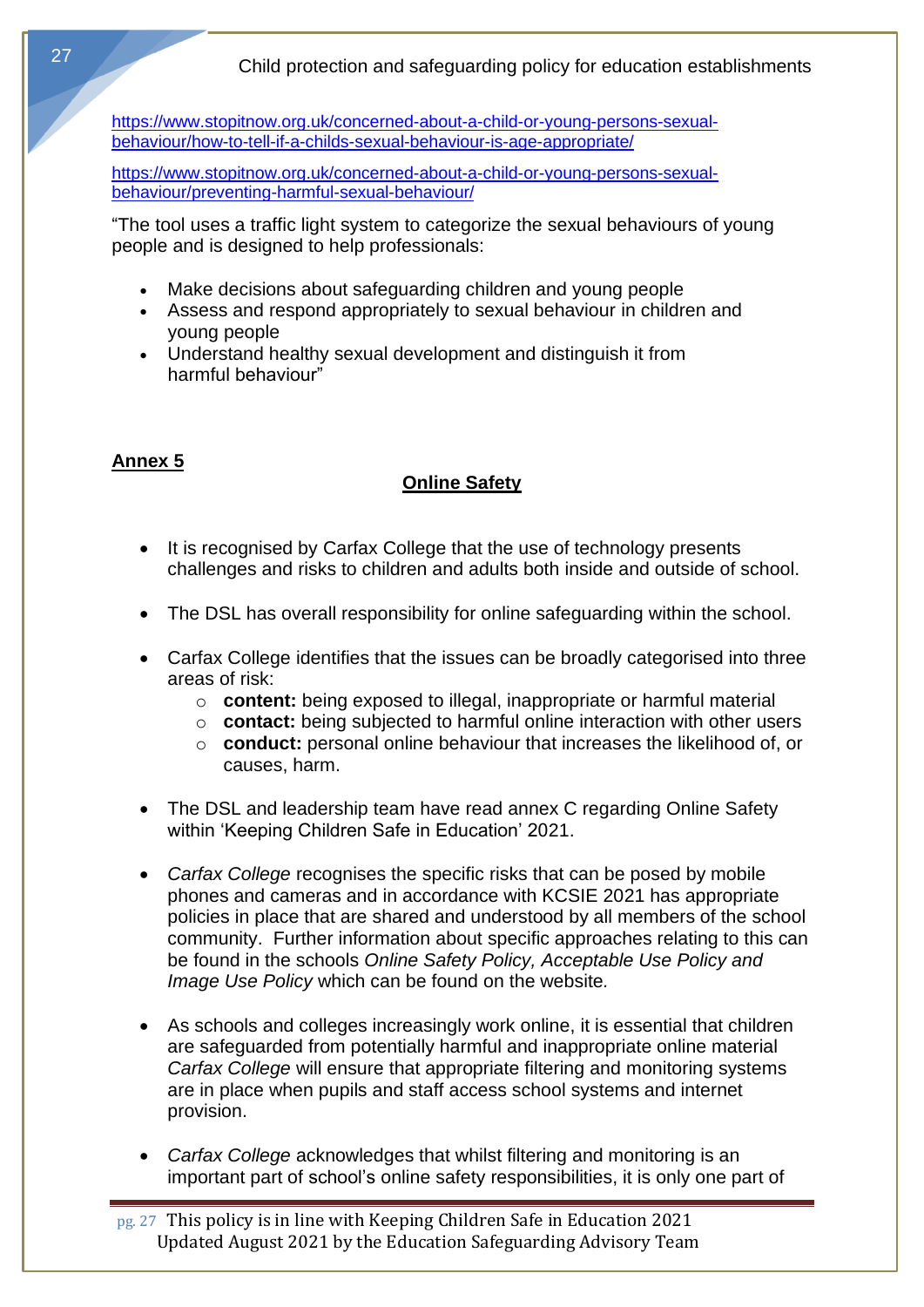our approach to online safety. Pupils and adults may have access to systems external to the school control such as mobile phones and other internet enabled devices and technology and where concerns are identified appropriate action will be taken.

• Carfax Collegeacknowledges where children are being asked to learn online at home the department has provided advice to support schools and colleges do so safely.

Carfax Collegewill ensure a comprehensive whole school curriculum response is in place to enable all pupils to learn about and manage online risks effectively and will support parents and the wider school community (including all members of staff) to become aware and alert to the need to keep children safe online.

#### **Annex 6**

#### **Safeguarding issues**

**All** staff should have an awareness of safeguarding issues which can put children at risk of harm. Behaviours linked to issues such as drug taking, alcohol abuse, deliberately missing education and sexting (also known as youth produced sexual imagery) can put children in danger.

#### **Mental health**

Within our school, we aim to promote positive mental health and wellbeing for our whole community (students, staff, parents and carers), and recognise how important mental health and emotional wellbeing is to our lives, in just the same way as physical health. We recognise that children and young people's mental health is a crucial factor in their overall wellbeing and can affect their learning and achievement. All children and young people will have varying mental health during their school career. However, some face significant life events which can seriously impact their emotional wellbeing and can include mental illness.

The Department for Education (DfE) recognises that: "Schools have a role to play in supporting the mental health and wellbeing of children" (Mental Health and Behaviour in School, 2018). Schools can be a place for all students to experience a nurturing and supportive environment that has the potential to develop self-esteem and give positive experiences for overcoming adversity and building resilience.

Schools are also a place of respite from difficult home lives and offers, positive role models and relationships, which are critical in promoting the wellbeing of all young people.

The role of school is to ensure that students can manage times of change and stress, and that they are supported to reach their potential or access help when they need it. The school also has a role to ensure that students learn about what they can do to maintain positive mental health, what affects their mental health, how they can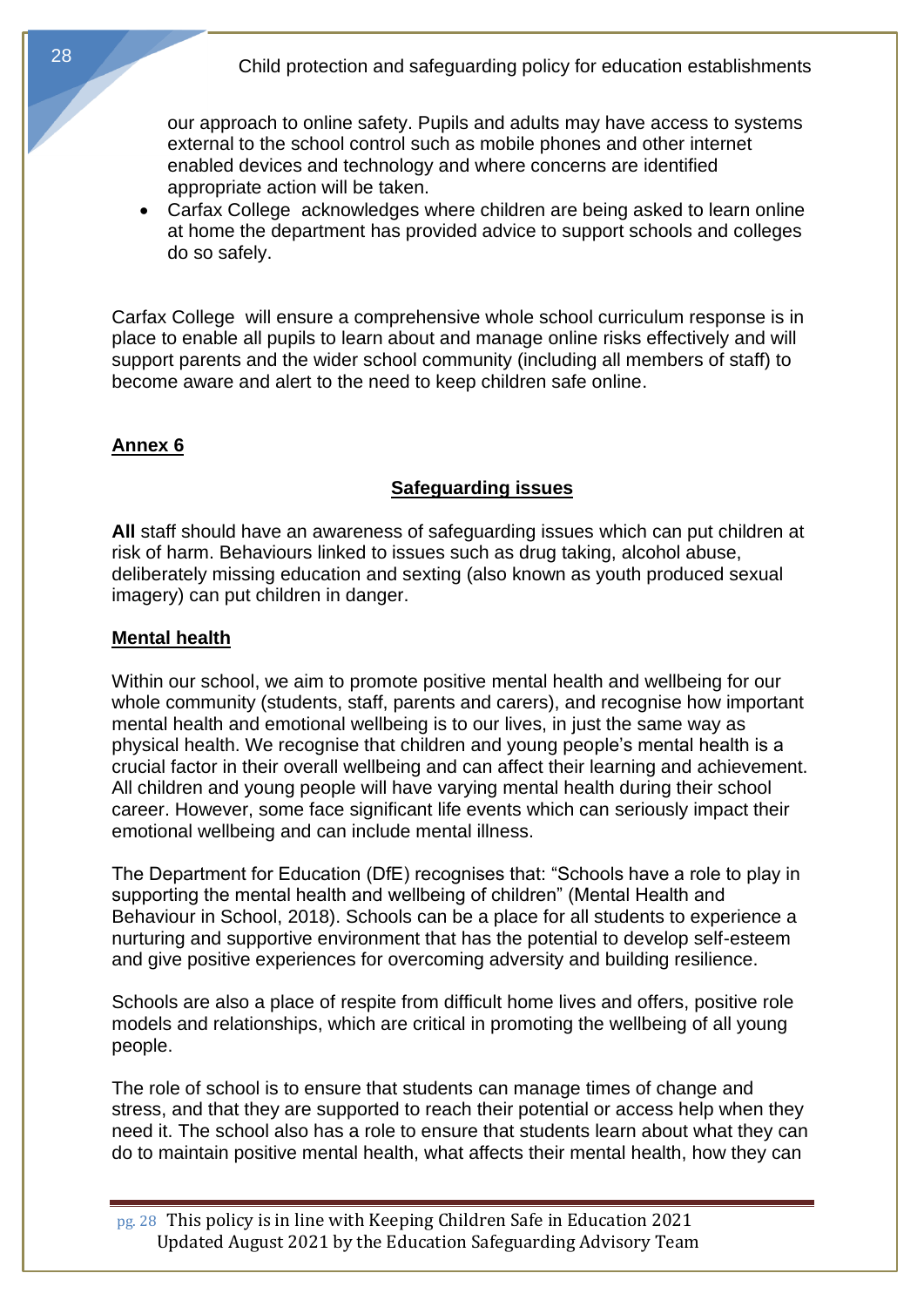help reduce the stigma surrounding mental health issues, and where they can go if they need help and support.

## **Serious violence**

All staff should be aware of indicators, which may signal that children are at risk from, or are involved with serious violent crime. These may include increased absence from school, a change in friendships or relationships with older individuals or groups, a significant decline in performance, signs of self-harm or a significant change in wellbeing, or signs of assault or unexplained injuries. Unexplained gifts or new possessions could also indicate that children have been approached by, or are involved with, individuals associated with criminal networks or gangs.

All staff should be aware of the associated risks and understand the measures in place to manage these. Advice for schools and colleges is provided in the Home Office's Preventing youth violence and gang involvement [https://www.gov.uk/government/publications/advice-to-schools-and-colleges-on](https://www.gov.uk/government/publications/advice-to-schools-and-colleges-on-gangs-and-youth-violence)[gangs-and-youth-violence](https://www.gov.uk/government/publications/advice-to-schools-and-colleges-on-gangs-and-youth-violence) and its Criminal exploitation of children and vulnerable adults: county lines quidance [https://www.gov.uk/government/publications/criminal](https://www.gov.uk/government/publications/criminal-exploitation-of-children-and-vulnerable-adults-county-lines)[exploitation-of-children-and-vulnerable-adults-county-lines](https://www.gov.uk/government/publications/criminal-exploitation-of-children-and-vulnerable-adults-county-lines)

## **Upskirting**

'Upskirting' typically involves taking a picture under a person's clothing without them knowing, with the intention of viewing their genitals or buttocks to obtain sexual gratification, or cause the victim humiliation, distress or alarm. It is now a criminal offence and the perpetrator can face s sentence of up to 2 years in prison. Anyone of any gender can be a victim.

#### **So-called 'honour-based' Abuse (including Female Genital Mutilation and Forced Marriage)**

So-called 'honour-based' Abuse (HBA) encompasses incidents or crimes which have been committed to protect or defend the honour of the family and/or the community, including female genital mutilation (FGM), forced marriage, and practices such as breast ironing. Abuse committed in the context of preserving "honour" often involves a wider network of family or community pressure and can include multiple perpetrators. It is important to be aware of this dynamic and additional risk factors when deciding what form of safeguarding action to take. All forms of HBA are abuse (regardless of the motivation) and should be handled and escalated as such. Professionals in all agencies, and individuals and groups in relevant communities, need to be alert to the possibility of a child being at risk of HBA, or already having suffered HBA.

## **Female Genital Mutilation**

FGM comprises all procedures involving partial or total removal of the external female genitalia or other injury to the female genital organs. It is illegal in the UK and is a form of child abuse with long-lasting harmful consequences.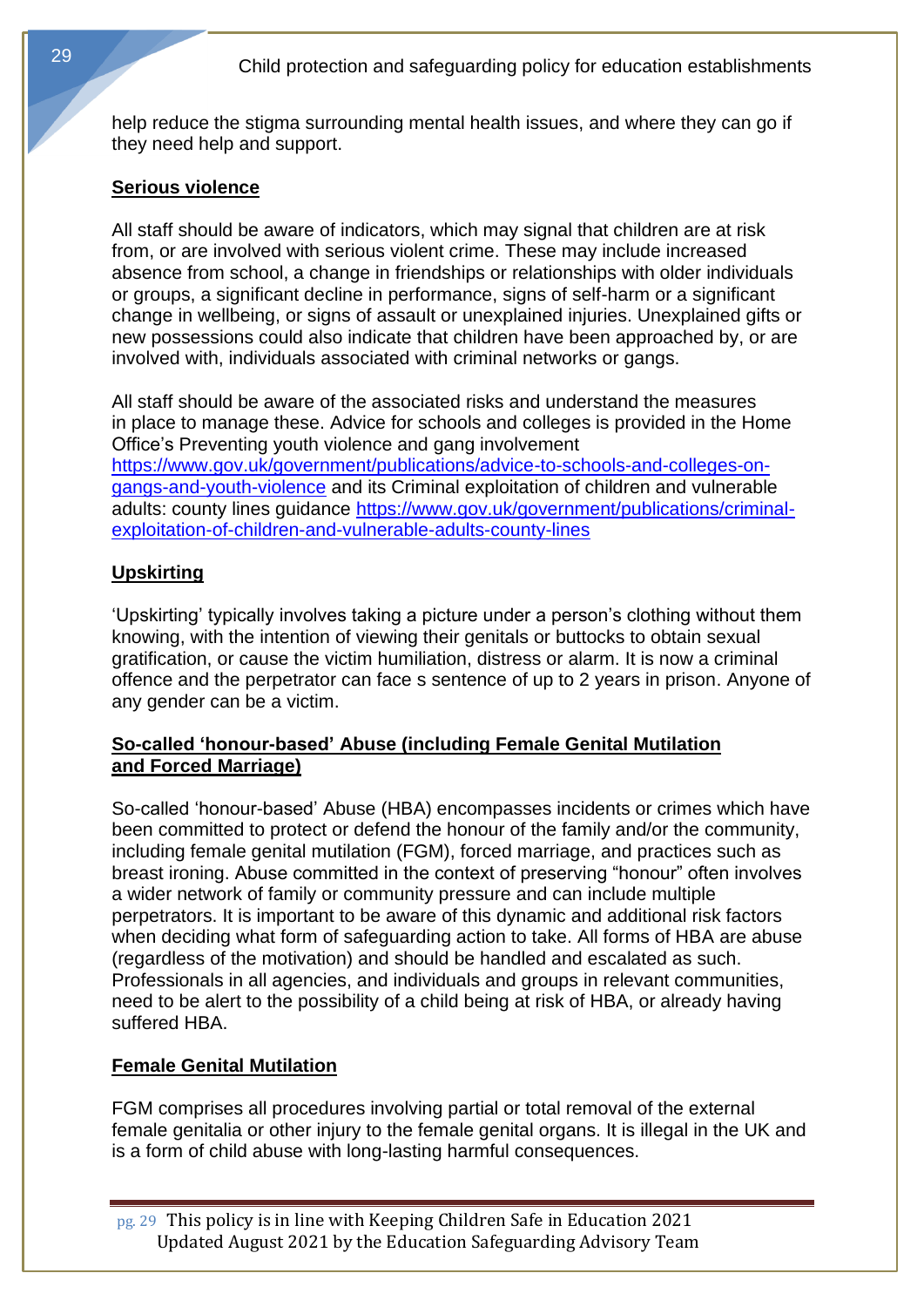Whilst **all** staff should speak to the designated safeguarding lead (or deputy) with regard to any concerns about female genital mutilation (FGM), there is a specific **legal duty on teachers**. If a teacher, in the course of their work in the profession, discovers that an act of FGM appears to have been carried out on a girl under the age of 18, the teacher **must** report this to the police.

## **Contextual safeguarding**

All staff should be aware that safeguarding incidents and/or behaviours can be associated with factors outside the college and/or can occur between children outside of these environments. All staff, but especially the designated safeguarding lead (and deputies) should consider whether children are at risk of abuse or exploitation in situations outside their families. Extra-familial harms take a variety of different forms and children can be vulnerable to multiple harms including (but not limited to) sexual exploitation, criminal exploitation, and serious youth violence. Children's social care assessments should consider such factors, so it is important that schools and colleges provide as much information as possible as part of the referral process. This will allow any assessment to consider all the available evidence and the full context of any abuse. Additional information regarding contextual safeguarding is available here:

<https://contextualsafeguarding.org.uk/about/what-is-contextual-safeguarding>

Link to OSCB guidance on contextual safeguarding <https://www.oscb.org.uk/safeguarding-themes/contextual-safeguarding/>

#### **Children missing from education**

All staff should be aware that children going missing, particularly repeatedly, can act as a vital warning sign of a range of safeguarding possibilities. This may include abuse and neglect, which may involve sexual abuse or exploitation and child criminal exploitation. It may indicate mental health problems, risk of substance abuse, risk of travelling to conflict zones, risk of female genital mutilation or risk of forced marriage. Early intervention is necessary to identify the existence of any underlying safeguarding risk and to help prevent the risks of a child going missing in future. Staff should be aware of their school's or college's unauthorised absence and children missing from education procedures.

#### **Child sexual exploitation and child criminal exploitation (CCE)**

Both CSE and CCE are forms of abuse and both occur where an individual or group takes advantage of an imbalance in power to coerce, manipulate or deceive a child into sexual or criminal activity. Whilst age may be the most obvious, this power imbalance can also be due to a range of other factors including gender, sexual identity, cognitive ability, physical strength, status, and access to economic or other resources. In some cases, the abuse will be in exchange for something the victim needs or wants and/or will be to the financial benefit or other advantage (such as increased status) of the perpetrator or facilitator. The abuse can be perpetrated by individuals or groups, males or females, and children or adults. The abuse can be a one-off occurrence or a series of incidents over time and range from opportunistic to complex organised abuse. It can involve force and/or enticement-based methods of

pg. 30 This policy is in line with Keeping Children Safe in Education 2021 Updated August 2021 by the Education Safeguarding Advisory Team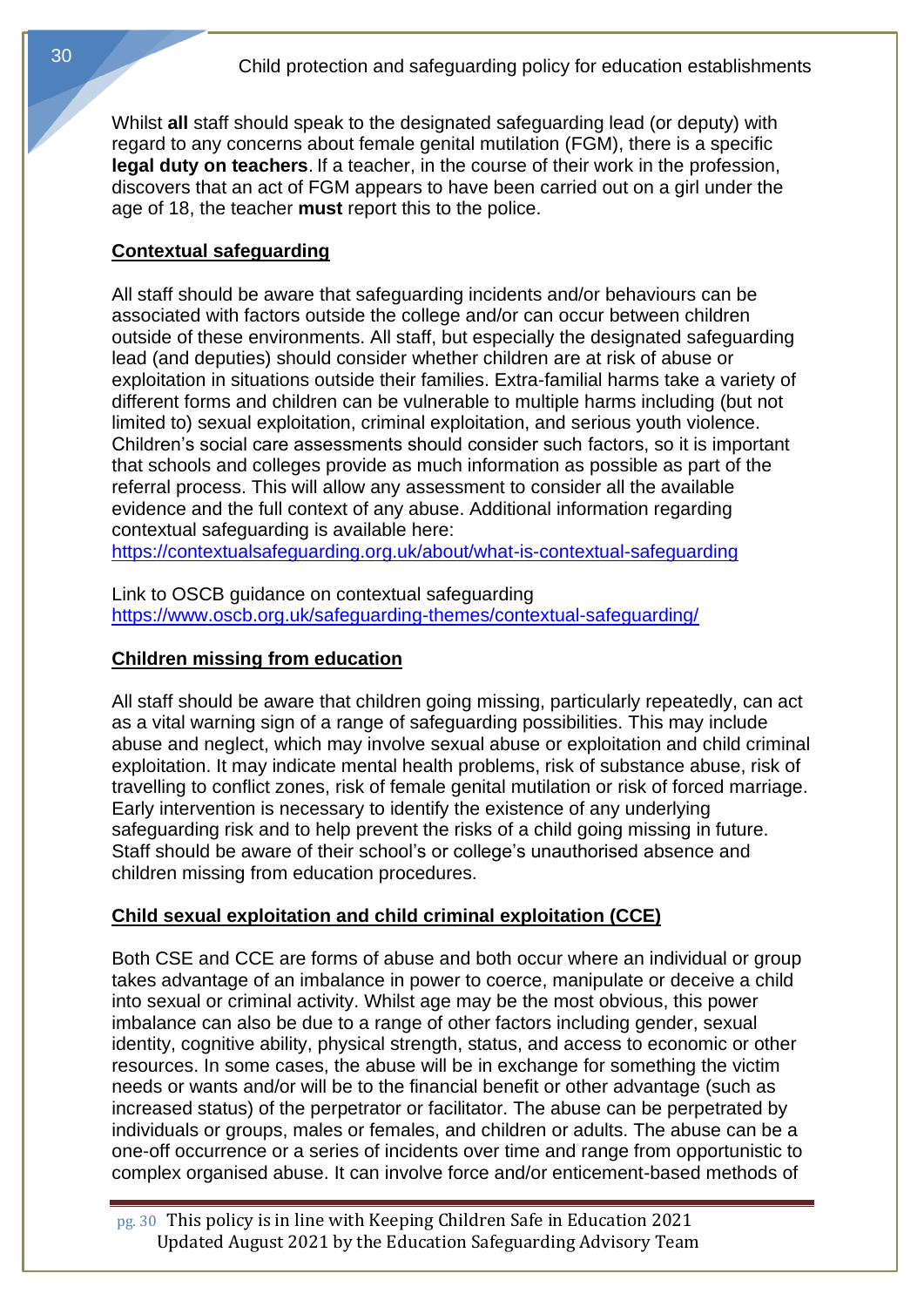compliance and may, or may not, be accompanied by violence or threats of violence. Victims can be exploited even when activity appears consensual, and it should be noted exploitation as well as being physical can be facilitated and/or take place online.

## **Some of the following can be indicators of CCE:**

- children who appear with unexplained gifts or new possessions.
- children who associate with other young people involved in exploitation.
- children who suffer from changes in emotional well-being.
- children who misuse drugs and alcohol.
- children who go missing for periods of time or regularly come home late; and
- children who regularly miss school or education or do not take part in education.

## **The above CCE indicators can also be indicators of CSE, as can:**

- children who have older boyfriends or girlfriends; and
- children who suffer from sexually transmitted infections or become pregnant.

Link to OSCB guidance on CSE [https://www.oscb.org.uk/safeguarding-themes/child](https://www.oscb.org.uk/safeguarding-themes/child-exploitation-modern-slavery/)[exploitation-modern-slavery/](https://www.oscb.org.uk/safeguarding-themes/child-exploitation-modern-slavery/) and the CSE screening tool [https://www.oscb.org.uk/wp-content/uploads/2019/07/Child-Exploitation-Screening-](https://www.oscb.org.uk/wp-content/uploads/2019/07/Child-Exploitation-Screening-Tool.pdf)[Tool.pdf](https://www.oscb.org.uk/wp-content/uploads/2019/07/Child-Exploitation-Screening-Tool.pdf)

Link to OSCB guidance on child criminal exploitation [https://www.oscb.org.uk/safeguarding-themes/child-exploitation-modern](https://www.oscb.org.uk/safeguarding-themes/child-exploitation-modern-slavery/child-drug-exploitation-county-lines/)[slavery/child-drug-exploitation-county-lines/](https://www.oscb.org.uk/safeguarding-themes/child-exploitation-modern-slavery/child-drug-exploitation-county-lines/)

Government Guidance:

[Child sexual exploitation: guide for practitioners](https://www.gov.uk/government/publications/child-sexual-exploitation-definition-and-guide-for-practitioners)

## **County lines**

County lines is a term used to describe gangs and organised criminal networks involved in exporting illegal drugs (primarily crack cocaine and heroin) into one or more importing areas [within the UK], using dedicated mobile phone lines or other form of "deal line".

Exploitation is an integral part of the county lines offending model with children and vulnerable adults exploited to move [and store] drugs and money. Offenders will often use coercion, intimidation, violence (including sexual violence) and weapons to ensure compliance of victims. Children can be targeted and recruited into county lines in a number of locations including schools, further and higher educational institutions, pupil referral units, special educational needs schools, children's homes and care homes. Children are often recruited to move drugs and money between locations and are known to be exposed to techniques such as 'plugging', where drugs are concealed internally to avoid detection. Children can easily become trapped by this type of exploitation as county lines gangs create drug debts and can threaten serious violence and kidnap towards victims (and their families) if they attempt to leave the county lines network.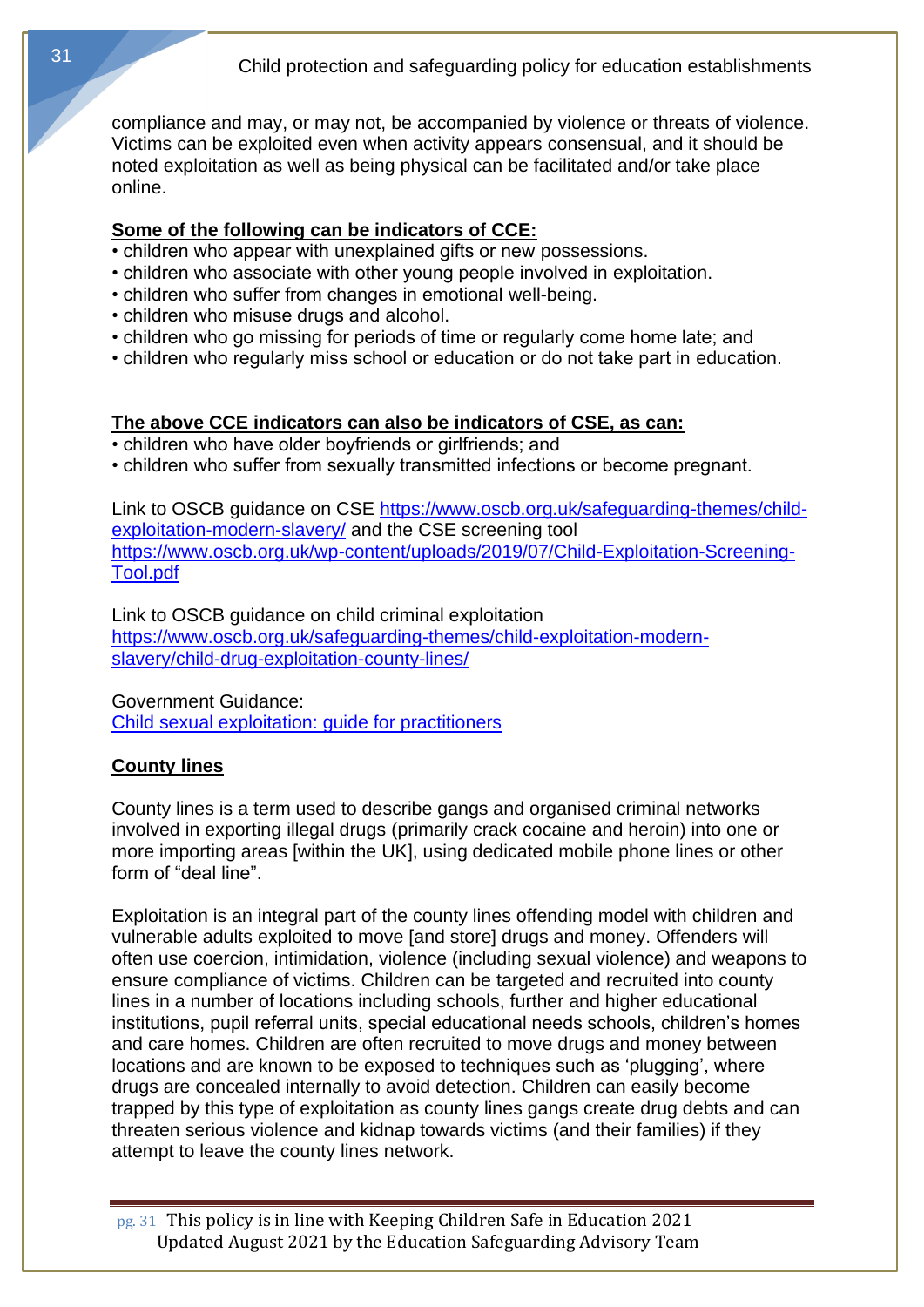One of the ways of identifying potential involvement in county lines are missing episodes (both from home and school), when the victim may have been trafficked for the purpose of transporting drugs and a referral to the National Referral Mechanism should be considered. If a child is suspected to be at risk of or involved in county lines, a safeguarding referral should be considered alongside consideration of availability of local services/third sector providers who offer support to victims of county lines exploitation.

#### **Domestic abuse**

The Domestic Abuse Act 2021 received Royal Assent on 29 April 2021. The Act introduces the first ever statutory definition of domestic abuse and recognises the impact of domestic abuse on children, as victims in their own right, if they see, hear or experience the effects of abuse. The statutory definition of domestic abuse, based on the previous cross-government definition, ensures that different types of relationships are captured, including ex-partners and family members. The definition captures a range of different abusive behaviours, including physical, emotional and economic abuse and coercive and controlling behaviour. Both the person who is carrying out the behaviour and the person to whom the behaviour is directed towards must be aged 16 or over and they must be "personally connected" (**as defined in section 2 of the 2021 Act**) **Further information can be found in KCSIE 2021 ANNEX B.**

#### **Cybercrime**

Cybercrime is criminal activity committed using computers and/or the internet. It is broadly categorised as either 'cyber-enabled' (crimes that can happen off-line but are enabled at scale and at speed on-line) or 'cyber dependent' (crimes that can be committed only by using a computer). Cyber-dependent crimes include;

• unauthorised access to computers (illegal 'hacking'), for example accessing a school's computer network to look for test paper answers or change grades awarded;

• denial of Service (Dos or DDoS) attacks or 'booting'. These are attempts to make a computer, network or website unavailable by overwhelming it with internet traffic from multiple sources; and,

• making, supplying or obtaining malware (malicious software) such as viruses, spyware, ransomware, botnets and Remote Access Trojans with the intent to commit further offence, including those above.

Children with particular skill and interest in computing and technology may inadvertently or deliberately stray into cyber-dependent crime.

If there are concerns about a child in this area, the designated safeguarding lead (or a deputy), should consider referring into the **Cyber Choices** programme. This is a nationwide police programme supported by the Home Office and led by the National Crime Agency, working with regional and local policing. It aims to intervene where young people are at risk of committing, or being drawn into, low level cyberdependent offences and divert them to a more positive use of their skills and interests.

pg. 32 This policy is in line with Keeping Children Safe in Education 2021 Updated August 2021 by the Education Safeguarding Advisory Team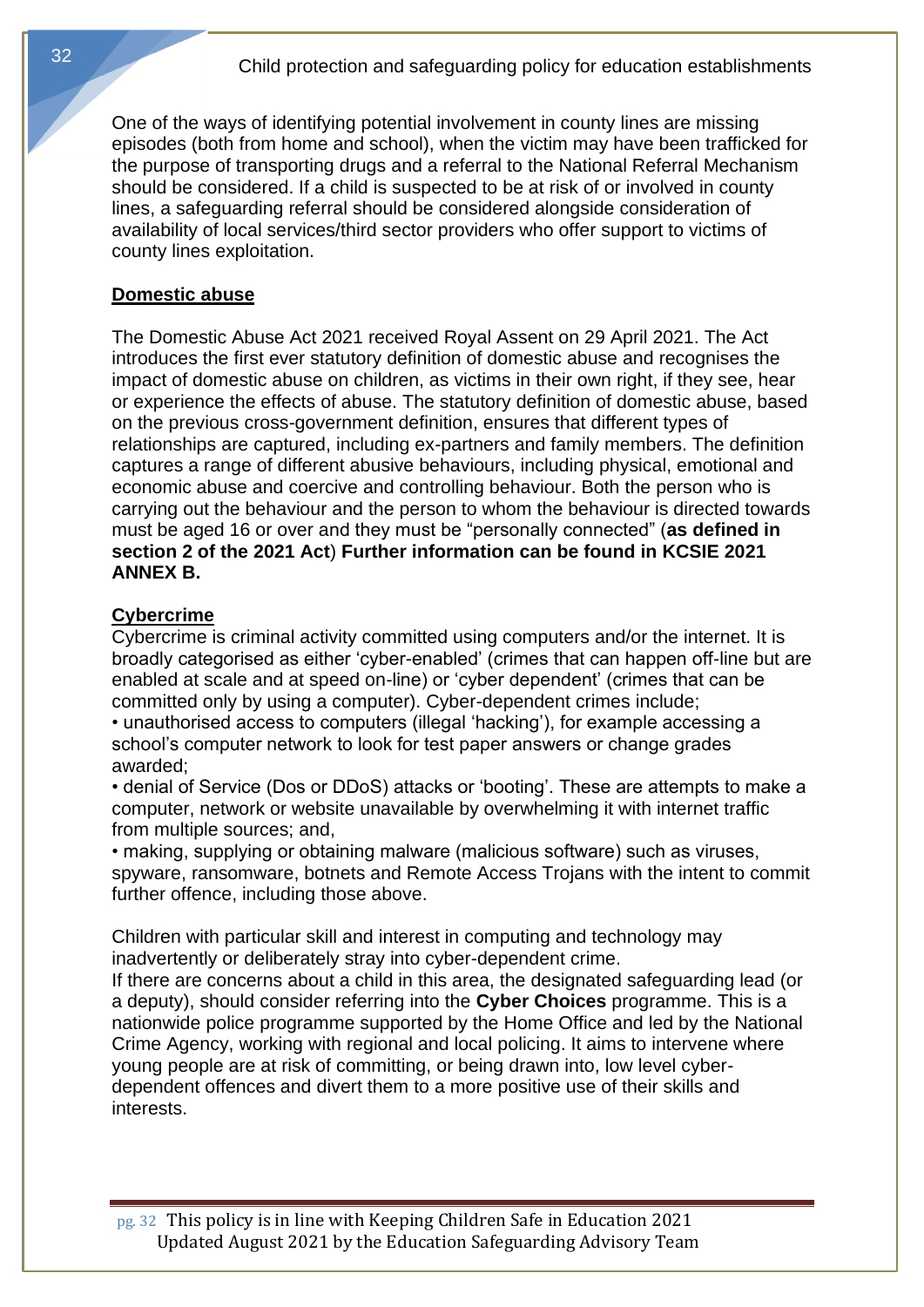Note that **Cyber Choices** does not currently cover 'cyber-enabled' crime such as fraud, purchasing of illegal drugs on-line and child sexual abuse and exploitation, nor other areas of concern such as on-line bullying or general on-line safety. Additional advice can be found at: [Cyber Choices,](http://www.cyberchoices.uk/) ['NSPCC-when to call the](https://www.npcc.police.uk/documents/Children%20and%20Young%20people/When%20to%20call%20the%20police%20guidance%20for%20schools%20and%20colleges.pdf) police' and [National Cyber Security Centre -](https://www.ncsc.gov.uk/) NCSC.GOV.UK

#### **Homelessness**

Being homeless or being at risk of becoming homeless presents a real risk to a child's welfare. The designated safeguarding lead (and any deputies) should be aware of contact details and referral routes into the Local Housing Authority so they can raise/progress concerns at the earliest opportunity. Indicators that a family may be at risk of homelessness include household debt, rent arrears, domestic abuse and anti-social behaviour, as well as the family being asked to leave a property. Whilst referrals and/or discussion with the Local Housing Authority should be progressed as appropriate, and in accordance with local procedures, this does not, and should not, replace a referral into children's social care where a child has been harmed or is at risk of harm

**Further information around safeguarding issues can be found in KCSIE 2021 ANNEX B and on the OSCB website.**

## **Annex 7**

## **Staff Induction, awareness and training**

- All members of staff have been provided with a copy of Part One of "*Keeping Children Safe in Education"* (2021) which covers safeguarding information for all staff. School leaders will read the entire document. Further information regarding the guidance and requirements can be found in KCSiE 2021.
- The DSL will ensure that all new staff and volunteers (including temporary staff) are aware of the school's internal safeguarding processes.
- All staff members (including temporary staff) will receive training to ensure they are aware of a range of safeguarding issues.
- All staff members (including temporary staff) will receive regular safeguarding and child protection updates, at least annually.
- All staff members (including temporary staff) will be made aware of the school's expectations regarding safe and professional practice via the staff behaviour policy (or code of conduct) and Acceptable Use Policy.
- The DSL and Head Teacher will provide an annual report to the Governing Body detailing safeguarding training undertaken by all staff and will maintain up to date register of who has been trained.
- all members of the governing body will access appropriate safeguarding training which covers their specific strategic responsibilities on a regular basis.

## **Annex 8**

pg. 33 This policy is in line with Keeping Children Safe in Education 2021 Updated August 2021 by the Education Safeguarding Advisory Team